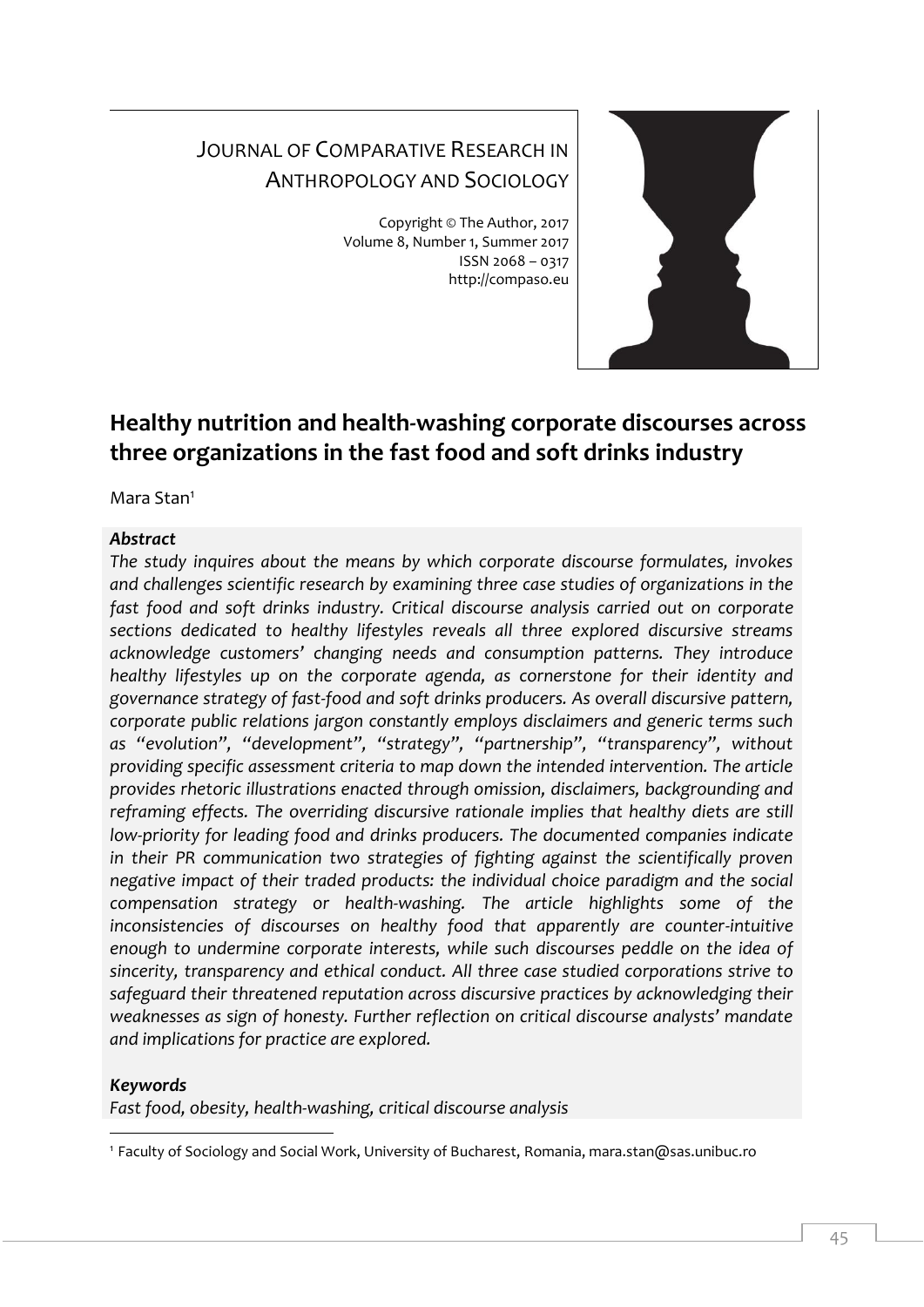#### **Introductive outlook**

The study inquires about rhetoric means by which the dichotomy healthy-unhealthy nutrition is being reproduced across PR discourses. The study proposes a reflection on the **interplay between science and PR messages** that aim to persuade consumers of the legitimacy of fast food and soda drink consumption. This preliminary contribution is relevant for the journal's scope because it supports the effort of structuring and understanding public relations speech within an **interactional persuasive rhetoric grounded in empirical data**. The multiplicity of discursive practices across the highly controversial realm of fast food and soda drinks is explored using the challenging arguments of scientific input filtered-out by PR output. Hence, theoretically prompted questions find answers by data-driven argumentation.

The current study aims to explore **discursive means by which case studied companies deal with scientific findings** that elucidate the correlation between unhealthy diets, obesity and disease such as cardio-vascular impairments or diabetes. It pursues the corporate construction of health information as right of answer (and rebuttal) of leaders on the fast-food and soft drinks global markets, aimed to counter-act scientific data on the impact of fast food and soda consumption on obesity prevalence. The main thread of discussion relies on the underlying argument that corporations acknowledge scientific data on obesity. They do not refute such findings directly, but compensate for by two types of intervention: **health-washing initiatives or compensatory strategies,** on the one hand**,** and endorsing the **paradigm of individual responsibility** vested as **empowerment over nutrition decisions,** on the other.

How are healthy nutrition practices problematized and conceptualized by most prominent champions of unhealthy eating and drinking (leading global producers of soda drinks and fast food)? How do they **overcome or bypass scientific arguments** about the negative impact of their products on consumers' health? How is corporate discourse (dis)similar for the global organization and for the Romanian branch? To answer these research questions, the study collects empirical evidence to account for communicative practices that shape knowledge and power attributes with the goal of gaining symbolic leverage on the targeted public. It explores critically the underlying meanings inserted in corporate textual discourses, illustrated through health-related content on the local and global corporate website. It primarily views **discourses as regimes of truth** (Foucault, 1969/1972), **semiotic versions of socially constructed** reality that, once scrutinized, elucidate power relations and hidden agendas.

#### **Theoretical perspectives**

#### *Overweight and obesity*

The United Nations General Assembly shares scientists' concerns on obesity issues and acknowledges its urgency, by proclaiming **2016-2025 the UN Decade of Action on Nutrition.** This call for action aims to ensure universal access to healthier, more sustainable and nutritious food, while reducing the burden of diet-related ailment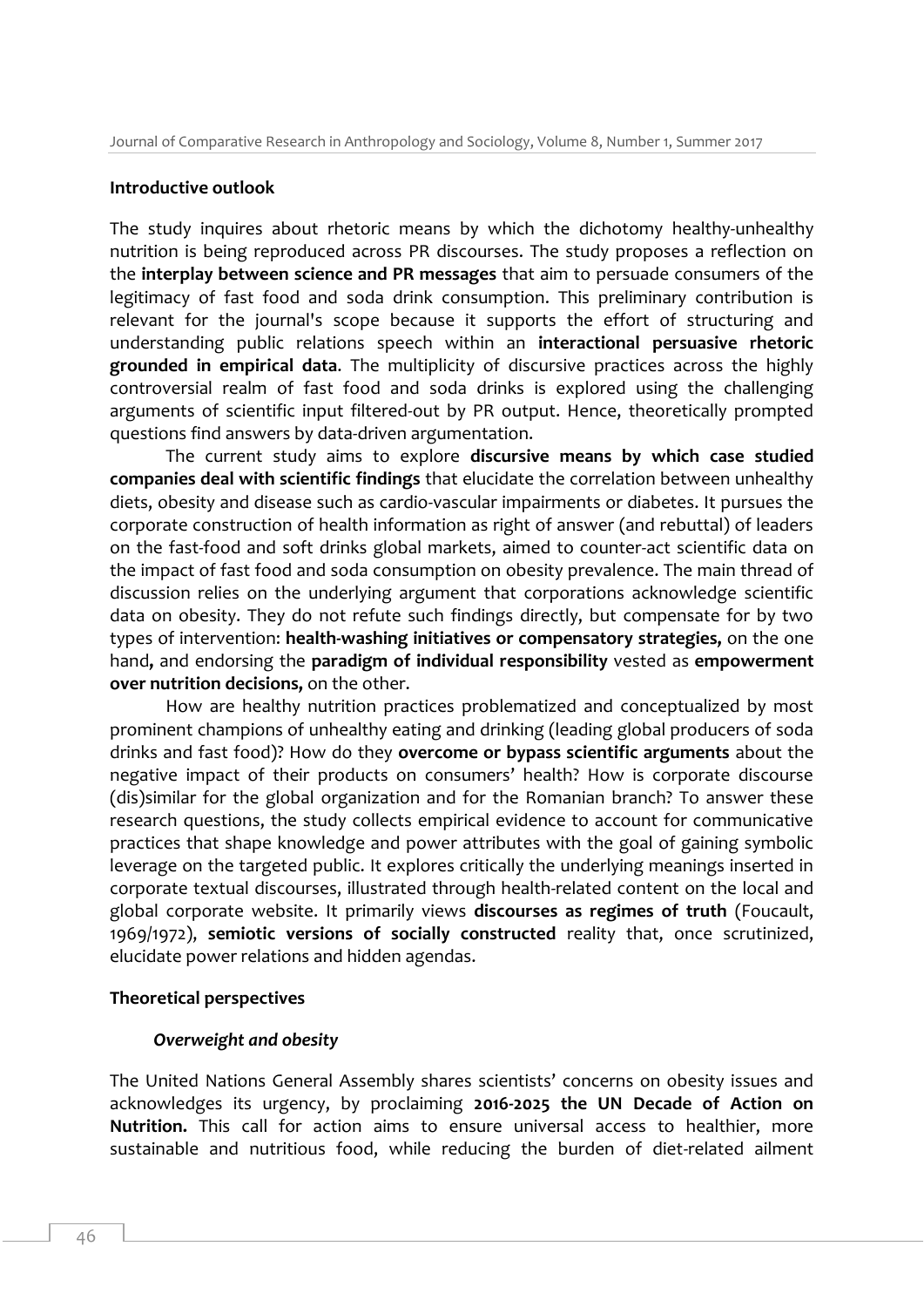incumbent on states worldwide (U.N. General Assembly resolution, 2016). The steady growth in the **consumption of unhealthy diets and sedentary lifestyles** are main factors responsible for the doubling of global obesity incidence from 1980 to 2014 (WHO 2016a; WHO 2016b). Overall, an estimated 13% of the world's adult population (11% of men and 15% of women) were obese in 2014, whereas 39% of adults aged 18 years and over (38% of men and 40% of women) were overweight (WHO 2016b).

A formal acknowledgement of the severity of this public health hazard is marked by a **European Day of fight against obesity** (celebrated on May, 21st) and **World Obesity Day** (October, 11<sup>th</sup>), whereas World Health Organization celebrates **Anti-Obesity Day** on November, 26<sup>th</sup>. U.N. urges producers and vendors of this type of processed food and beverages to take action for decreasing the quantity of salt, sugar and fat from their assortment, whilst ensuring nutritious options that are accessible to all audiences, promoting regular physical practice for employees, consumers and other stakeholders. Marketers from controversial industries such as fast food and soft drinks should also **restrain from advertising and marketing to youth products that are proven as unhealthy** (UN, 2016).

In Romania, the most popular places for purchasing a meal or snack out of home are international fast food chains (McDonald's, KFC, Subway and Spring Time), shaorma restaurants and take-aways, followed by pizza and pastry shops (Vrabie, 2015). The National Institute of Public Health reported that in the last 10 years, on account of unbalanced dietary habits and precarious health education in schools, the rate of obesity among pupils had doubled (Institutul National de Sănătate Publică - INSP, 2014). The same report also indicates that 60% of children and youth lack the adequate intake of fresh fruits and vegetables. In comparative terms, Romania ranks at an intermediate level concerning the ratio of obese children and teenagers in the total children population (with 15%), whereas the US had the highest ratio (almost 30%), and the Netherlands, Denmark, Switzerland and France reported the lowest values - close to 7% (INSP, 2014). In Romania, obesity started being reported in the interval 1995-1999, when it affected between 15 and 20% of the population, and in the next reporting interval the proportion ranged from 20 to 24,5% (INSP, 2014). The upward trend for overweight and obesity remained powerful regardless of public policies aimed at prevention.

#### *Sociology of healthy living*

Healthy living is a broad orientation that underlies normative beliefs and behavioral patterns re-enacted through everyday (inter)actions, concerning the definition and articulation of health-related representations and practices. There is a dualism in the field of healthy living between the **socio-centric perspective** (that employs support networks, communities of practice, social and organizational norms, infrastructure, and facilities factors such as cost and accessibility constraints) as explanatory precursors of healthy lifestyle adoption, and the **individual-centric outlook** that relies on social-economic status, meta-cognition, values and attitudes, rationality and planned behavior (Barton and Tusting, 2005; Venn and Strazdins, 2017; Schneider and Davis, 2010). The shifted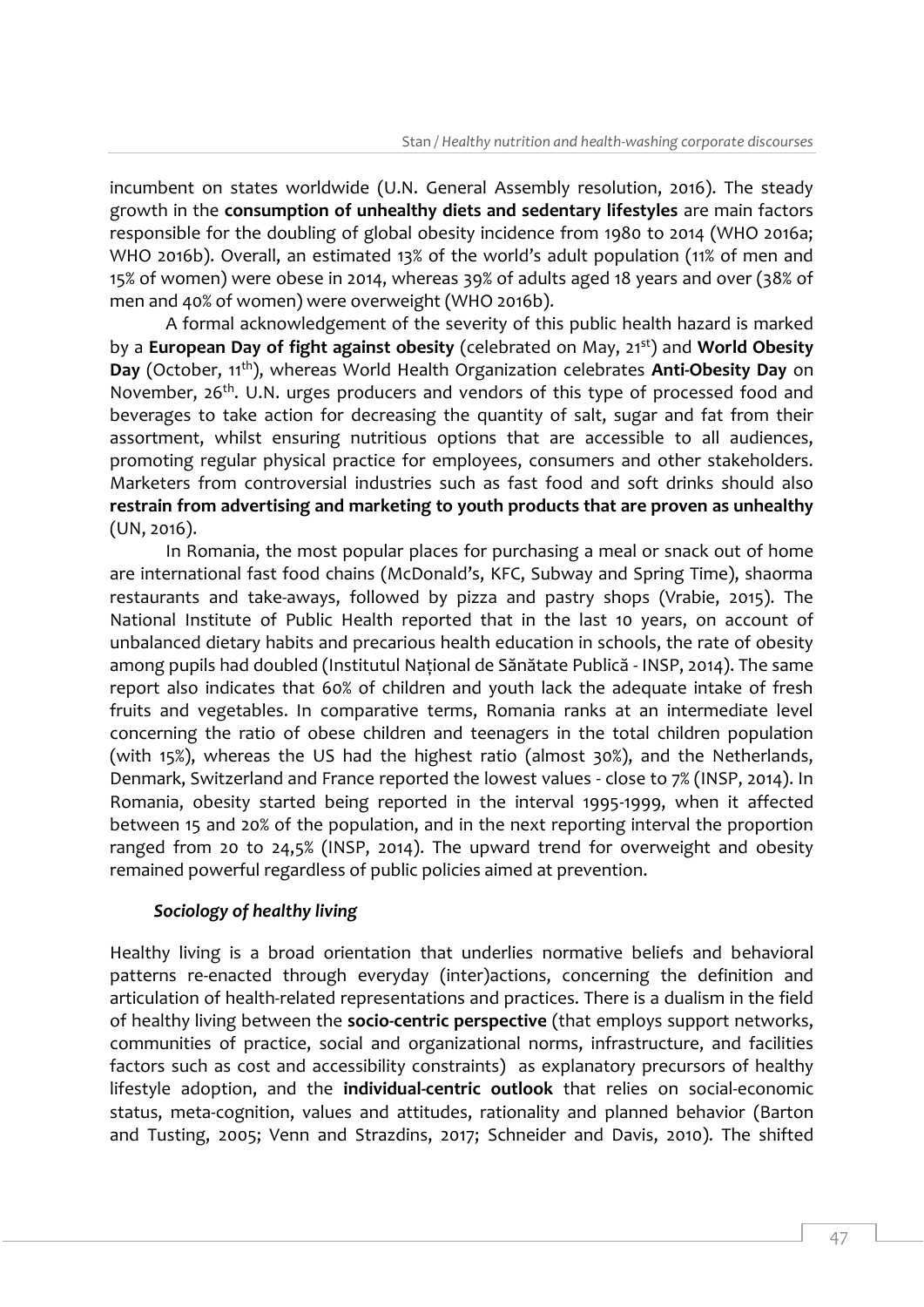healthy living paradigm moves away from systemic macro-level explanations and displays an individualistic shift towards empowerment, ownership, self-reliance, self-sufficiency in making informed decisions on nutrition, physical exercising, preventive care and regular medical check-ups (Abel and Frohlich, 2012).

Teenagers' propensity to fast food is multifaceted, spatial proximity to fast food establishments and social class are only partially accountable for its causality (McPhail, Chapman & Beagan, 2011). More comprehensive explanations rely on social discourses of healthy eating that use the concept of **moral boundary work to account for the deliberation between degrees of acceptability** (McPhail et al, op.cit.). Teenage participants negotiated with such notions and navigated through eating alternatives in a reflexive attempt to decide what is preferable for their own condition, relying on a selfregulatory outlook.

Discursive foundations over the controversial causes of the obesity crisis surface concerning the issue that cheap, mass-produced and over-processed food that conventional food capitalism provides has low-level nutritional intake hidden under a glossy marketing cover (Guthman, 2005). Critical discourse analysis highlights the relentless push to produce, acquire and consume that constitutes a trademark for the self-absorbing, always voracious capitalism search guided by the incremental principle: more is better (Alexander & Coveney, 2013; O'Hara et al, 2015; Evans-Agnew et al, 2016). Health insight that corporations elicit is worthy of further investigation, as they attempt to incorporate scientific findings, whilst reinventing them across a strategic **selfpromotional symbolic investment** vested so as to better suit their PR interests.

## *Sociology of fast food across discourse*

Several studies have employed critical discourse analysis to elucidate media reflections of fast food impact on health outcomes, accommodated into thick, theoretically dense explanatory frameworks. A content analysis performed on three mainstream and three minority (African American) women's magazines revealed the common, overall attributional trend of **placing responsibility for over-weight and obesity on behavior rather than personality traits or environmental factors** (Campo & Mastin, 2007). Weight loss strategies addressed for the most part behavioral change, however mainstream magazines were twice as likely to advice readers to eat less, give up on fast food, eat more protein and limit their fat and sugar intake, whereas magazines targeting the African American female minority were more likely to propose intermittent fad diets or external locus of control means such as prayers. According to Campo & Mastin (2007), multiplicity and hybridization of polyvocal strategies were rendered more in mainstream than African-American magazines.

Discourse studies themselves make use of **personification** when they claim that corporate social responsibility (CSR) programs is problematic because it remains **selflegitimizing and self-apologetic**. From this viewpoint, they criticize Coca-Cola for marketing its involvement in community in an hypocritical attempt to conceal real sales interests and bottom-line intentions by a more subtle advertising means (Powell & Gard,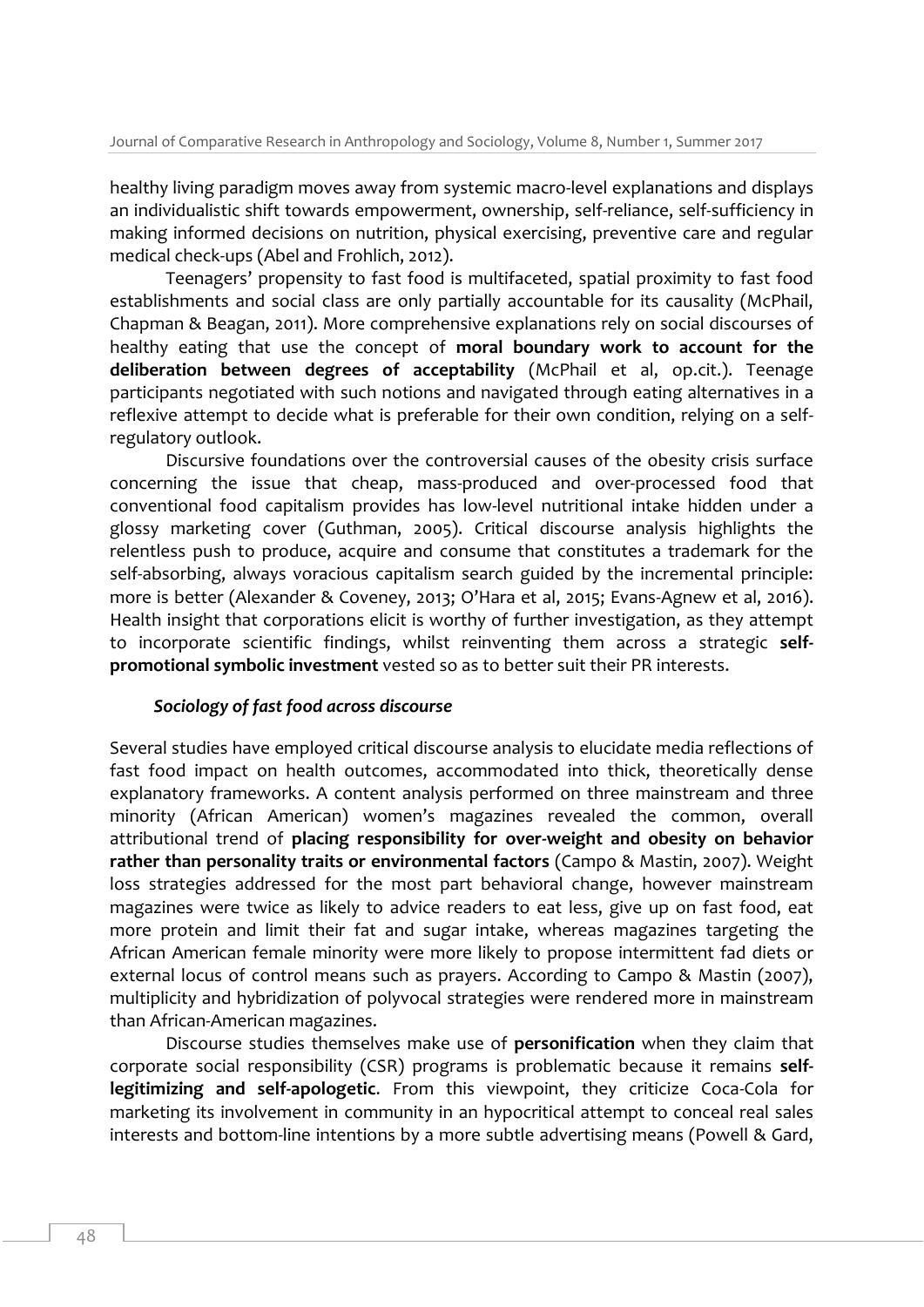2015; Ravi, 2007). Taking the self-regulation framework of corporate thinking a step forward, Coca-Cola operates a global anti-obesity movement that safeguards corporate reputation while launching the political message that children are responsible for their own health (Powell & Gard, 2015). In the self-proclaimed new role of health educator in schools, Coca-Cola uses **expert risk knowledge** e.g. by body mass index (BMI) and calorieburn calculators that estimate risk of obesity and other health impairment. The anticorporate PR argument is similar: because all materials distributed to pupils and teachers (e.g. T-shirts, workbooks, classroom posters) have the Coca-Cola logo to stimulate purchase behavior and brand awareness and attractiveness (Powell & Gard, 2015).

In the same vein, **conflation of corporate profit with social performance** is ambiguous, vulnerable to manipulation and 'erodes democracy and children's position as citizens' (Saltman, 2011, p.13). Critical discourse analysis points out the tendency of corporations to colonize health education reshaped as indirect advertising rhetoric (Macdonald, 2011; Saltman, 2011). State government stakeholders (e.g. in health and education) are relieved to externalize these courses without thinking about the impact of such take-over. Form of shifted governmentality in action asking for closer research scrutiny ad the synergy of corporate and government contributions redefine public health. Following Foucault's (2000) definition, the concept of **governmentality** refers to the influence exerted by power authorities to influence and lead through persuasive norms and expectations, as well as directive surveillance without coercion, with the scope to self-perpetuate their legitimacy and supremacy.

Across public relations communication, corporations use discursive practices that carry metaphorical constructions. Conceptual metaphor theory serves to track continuities and changes in advertising discourse (Hidalgo-Downing & Kraljevic Mujic, 2015). Conceptual metaphor theory argues metaphors are central to reflexive language, they structure thinking and are ideological. Ethicalization of discourse constitutes the trend to frame communication predominantly from a moral judgment perspective (Krzyzanowski, 2014). In the fast-food industry, it likely occurs as counter-reaction to a debilitating crisis of legitimacy and makes use of discursive rituals that are inherently path-dependent and self-reproductive.

#### *Impact of fast-food and sweetened drinks on health*

Regarding the anti-obesity movement, most studies focus on public health communication tactics (e.g. O'Hara et al, 2015; Evans-Agnew et al, 2016; Brookes and Harvey, 2015), whereas on-topic corporate discourse is not a consistent stream of research. Campaigns that promote healthy living for children and teenagers are typically **prescriptive, overtly performative and target families and youth** (O'Hara et al, 2015; Evans-Agnew et al, 2016, Alexander and Coveney, 2013). By and large, the anti-obesity discourse of state authorities seems flawed by a paternalistic, coercive or excessively normative overtone on choice that is accused of disregarding personal autonomy and unintentionally nurturing learnt helplessness (O'Hara et al, 2015). By contrast, corporate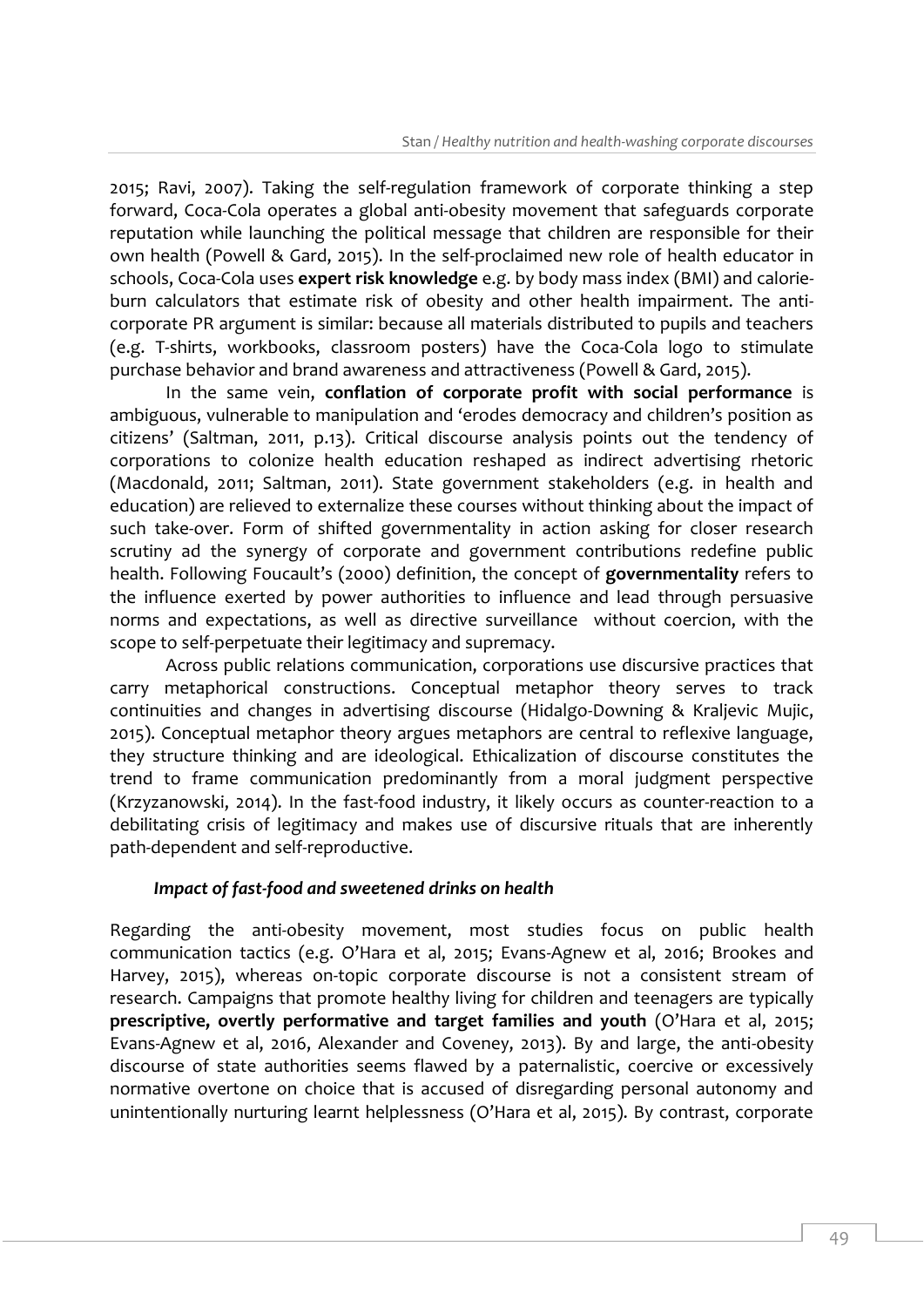discourse would be expected to lean, on the contrary, towards personal empowerment, individual choice, self-regulation and responsibility.

By playing on a semiotics of fear and guilt-driven reproach, as less active or static pastimes are vilified altogether, they can unintentionally become discriminatory as they stigmatize children who are not passionate about engaging in physical activity (Brookes and Harvey, 2015). **Energy balance** is a concept that corporate PR employs strategically to reshape ideas of health, using the **metaphoric image of the couch-potato** child that does not balance energy input with output. The diversity of pedagogical messages that statefunded anti-obesity campaigns launch in the public space can be thus synthesized:

> "such is the relentless ubiquity of health promotion texts in everyday life that individuals are regularly and unavoidably exposed to a plethora of health education messages, ranging from exhortations to monitor and enhance their well-being, through to messages that warn the public about specific risks to health" (Brookes & Harvey, 2015, p.59)

Consumers' litigation against fast food producers and distributors are hindered by the necessity to provide burden of proof as to direct causation of health impairment, attributed to consumption of such products. It also raises the issue of **voluntary assumption of known ris**k, proven by scientific studies (Poodiack, 2013). Similar to arguments brought by tobacco manufacturers in litigations with clients over healthcare expenditure compensation, plaintiffs do not receive a favorable sentence if there is evidence to indicate they know about the health risks. Following the **norm of informed citizen** (Krzyzanowski, 2014), knowledge is equated with assuming individual responsibility for the consequences of one's choice to eat fast-food meals.

In both areas of winning legal disputes and promoting health-washing marketing, providers of controversial foods and beverages profit from two main defensive loopholes: (a) **multi-causality and inter-connection** of health impairments and (b) personal responsibility (hence assumed subsequent risk) over consumption-related decisions (De Vogli et al, 2011; Evans-Agnew et al, 2016; Laufer, 2003). Corporations hence counter-act customers' claims and complaints by proposing plausible alternative explanations or cumulative effects of unhealthy lifestyle choices that cannot be attributed to any one company or product in particular. For example, obesity or heart disease are caused by eating at multiple fast-food chains and none in particular is to blame. Moreover, hereditary factors are co-responsible for health ailments.

#### *Health-washing*

The term is adapted from greenwashing, which means that a company attempts to attenuate its harmful externalities on environment by a sign of compensatory good will, e.g. a development program or conservationist initiative performed in the affected community. However, in greenwashing strategies the good is over-reported, while the damage is underrated and glossed over. The same tactics occur in health-washing, with the sole difference that in this case the aspect that is covered up refers to consumers'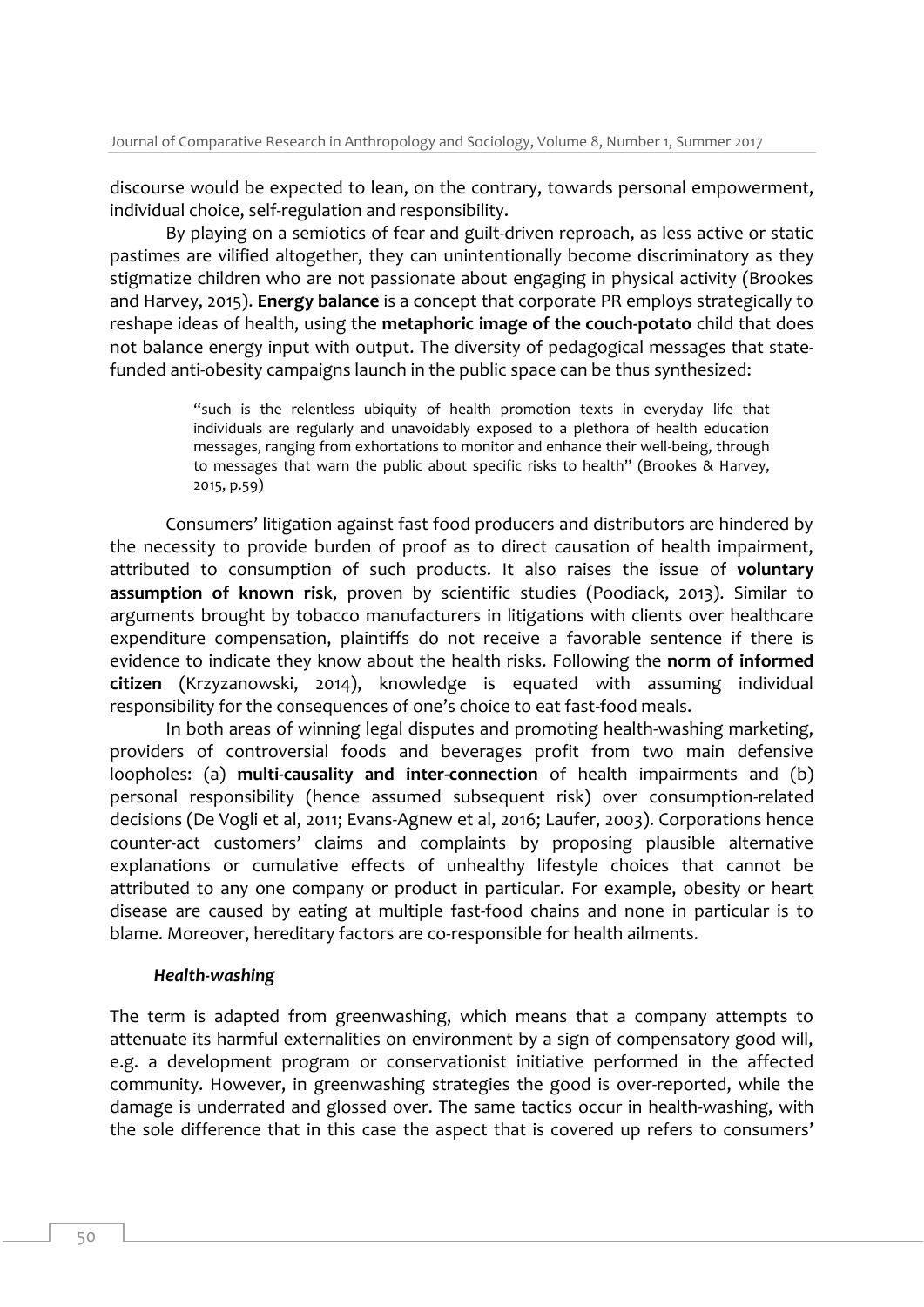health and not to the environment. Critics regard **health-washing as type of CSR that provides semiotic mystification by inflated credentials and misleading achievements** in terms of social performance (Laufer, 2003).

Companies engage in corporate social responsibility (CSR) programs not merely from an altruistic perspective, but with a less visible branding agenda of self-promotion, notoriety, equity inducer, reputation strengthening and ultimately the bottom line is enhanced profitability (Budinsky and Bryant, 2013). The **rationale for adopting CSR** is multi-fold: **competitiveness** (considering that competitors are exerting pressure for their rivals to keep up with this marketing innovation), **customers becoming more knowledgeable and selective**, following the norm of informed citizen, and **relative transparency** with abundant information available on the market. Nevertheless, the deficit in adequate monitoring and reporting of nutritional information validated by independent audit organisms affects the accuracy of publicly available information, rendering its most desirable features of accessibility and affordability somewhat redundant. Mistrust proliferates when the highest bidder receives the credentials certificate for best workplace, most vivid community supporter or healthiest nutritional option.

Similar to greenwashing, corporate health-washing relies on manipulative discursive tactics such as: confusion, vagueness of promises and ambiguous statements of good intentions, fronting and posturing (Laufer, 2003). One strategy that Big Food and FMCG (fast moving consumers' goods, including soft drinks) representatives resort to is **coopting scientists and medical practitioners to legitimize their use of ingredients** in recipes and testify as to corporate genuine preoccupation for wellbeing and health. As such, McDonald's has a long-standing partnership with the U.S. Academy of Nutrition and Dietetics. Corporate Board members such as McDonald's Director of Nutrition hold regular meetings with key stakeholders of dietetic associations to lobby on healthy initiatives such as McDonald's Next – newly launched **flagship restaurants** that uphold the new philosophy of healthier diets by proposing to customers salad bars featuring wholesome multigrain products and other catch-phrases, e.g. super foods such as quinoa seeds. The same **health awareness** translates in a shifted paradigm, wherein fast food is gradually replaced by **slower food consumption**, encouraged by coffee shop, gadget and free wireless across McDonald's franchises (Bellatti, 2013). Company marketers expect the **blending of actual results with optimistic prospects to generate business development and customer retention** even among those who doubt the gain in nutritional value that such corporate ideology promises.

The **discursive tactic of "deny the denier"** contradicts upheld assumptions on fast food:

> The marketers have a term for what a salad or veggie burger does for a fast-food chain: "denying the denier." These healthier menu items hand the child who wants to eat fast food a sharp tool with which to chip away at his parents' objections. 'But Mom, you can get the salad . . .' (Pollan, 2017, 89)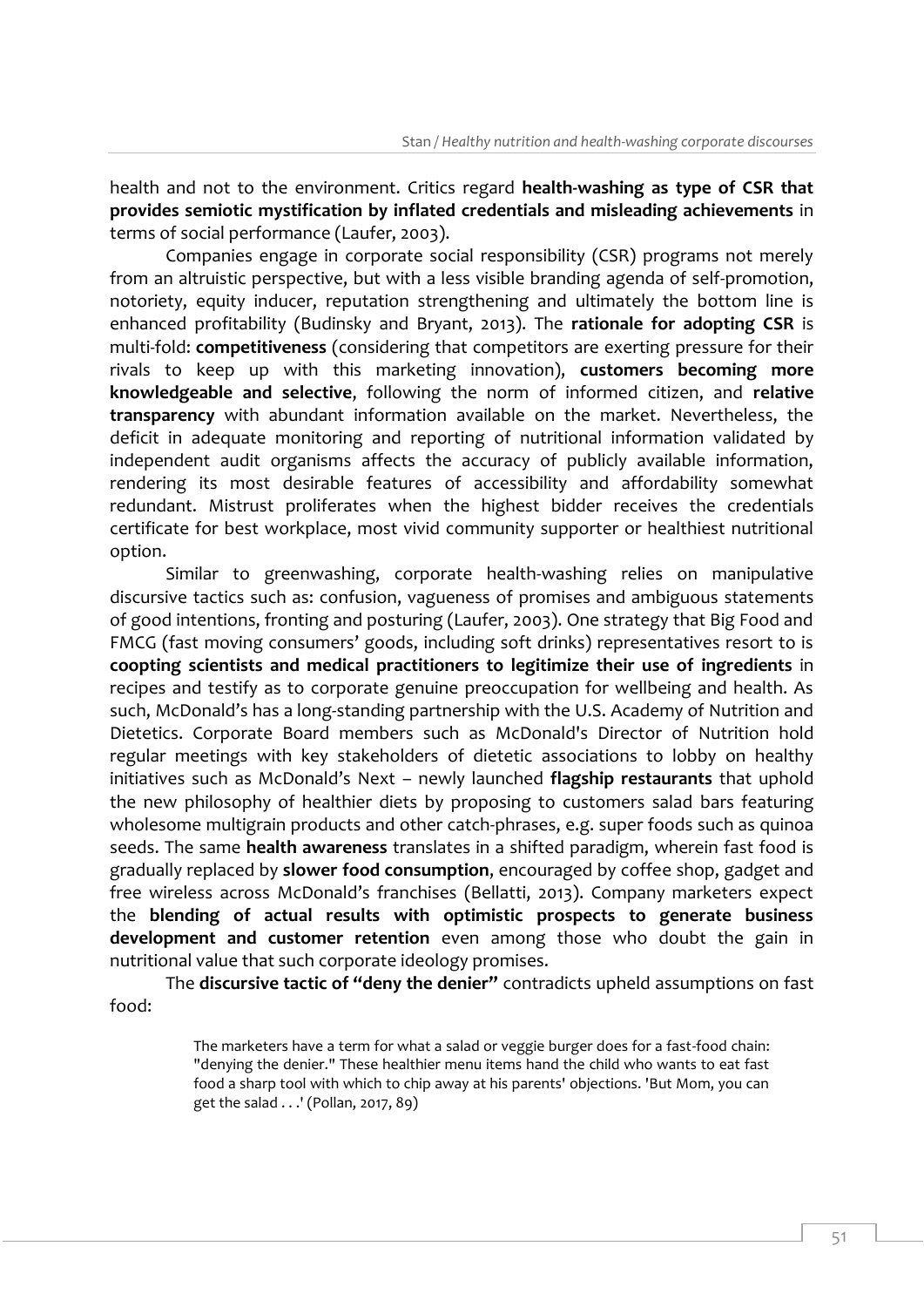As expected from an inextricable web of actual and fictitious meanings, healthwashing discourses are not without counter-advertorial blunder even for market leaders such as McDonald's. **McResource Line, the online counselling center addressed to staff and their families**, advised employees to avoid fast food (Little, 2013). At that time, it warned explicitly against the high content of fat, salt and sugar in fast food, and stated that such dietary option was problematic especially for at-risk categories suffering from diabetes, high blood pressure and cardio-vascular disease. Their own website turned against the fast-food chain's best sold and aggressively marketed products, as it advised consumers who wish to maintain their state of health to stay away from the largest portion of the brand's assortment such as: all fried products (to be replaced with boiled, grilled or roasted ones), salad dressing (gravy, mayonnaise, ketchup etc.), bagels, buns, biscuits, white bread and other products high in gluten and starch, as well as proposing an embargo on desserts altogether.

Health-washing echoes in critical sociological concepts of **alienation**. It draws on the **anti-consumerist, downshifting paradigm** that claims consumed products are alienating the self because of being impersonal, unconnected to symbolic values, devoid of personally assigned meaning, of unknown nature and origin (Fromm, 1955). Hence, irrespective of procurement and production, in the pursuit of forever evasive gratification, individualism opposes both personal and environmental health, by triggering t selfishness and waste-inducing greed (Budinsky and Bryant, 2013). Corporations from fast food and soda sectors boost **praiseworthy features that are general, abstract and unverifiable by average consumers** (Pollan, 2017), such as: the guaranteed endorsement of quality and safety regulations throughout the entire supply chain, minimizing ecologic footprints, strenuous support in favor of initiatives for improving individual and community-level quality of life and livelihood, strict compliance with integrity, honesty, transparency standards and promoting equal treatment and zero tolerance for discrimination.

Across their mission statements, such lofty declarative principles potentially exert a Halo effect on health promotion by legitimized consumption that aims to cast away customers' doubt or guilt when purchasing controversial foods and beverages. By and large, corporate discursive means support directly or indirectly product-based research aimed to find healthier substitutes for sugar or additives (Guthman, 2005; Pollan, 2017). However, **corporations claim such research is led by independent scientists, even if producers' or trade associations fund them**. Such studies foreseeably highlight no negative health impact for using the alternative ingredient, regularly labelled as innovative breakthrough (Lipton, 2014).

## **Methodological approach**

The article envisions the objective of examining discursive coping strategies and techniques that fast food and soda drinks companies employ to counter-act scientific findings about the negative health impact of their products. To this end, it relies on critical discourse analysis applied to Romanian-based and global corporate websites of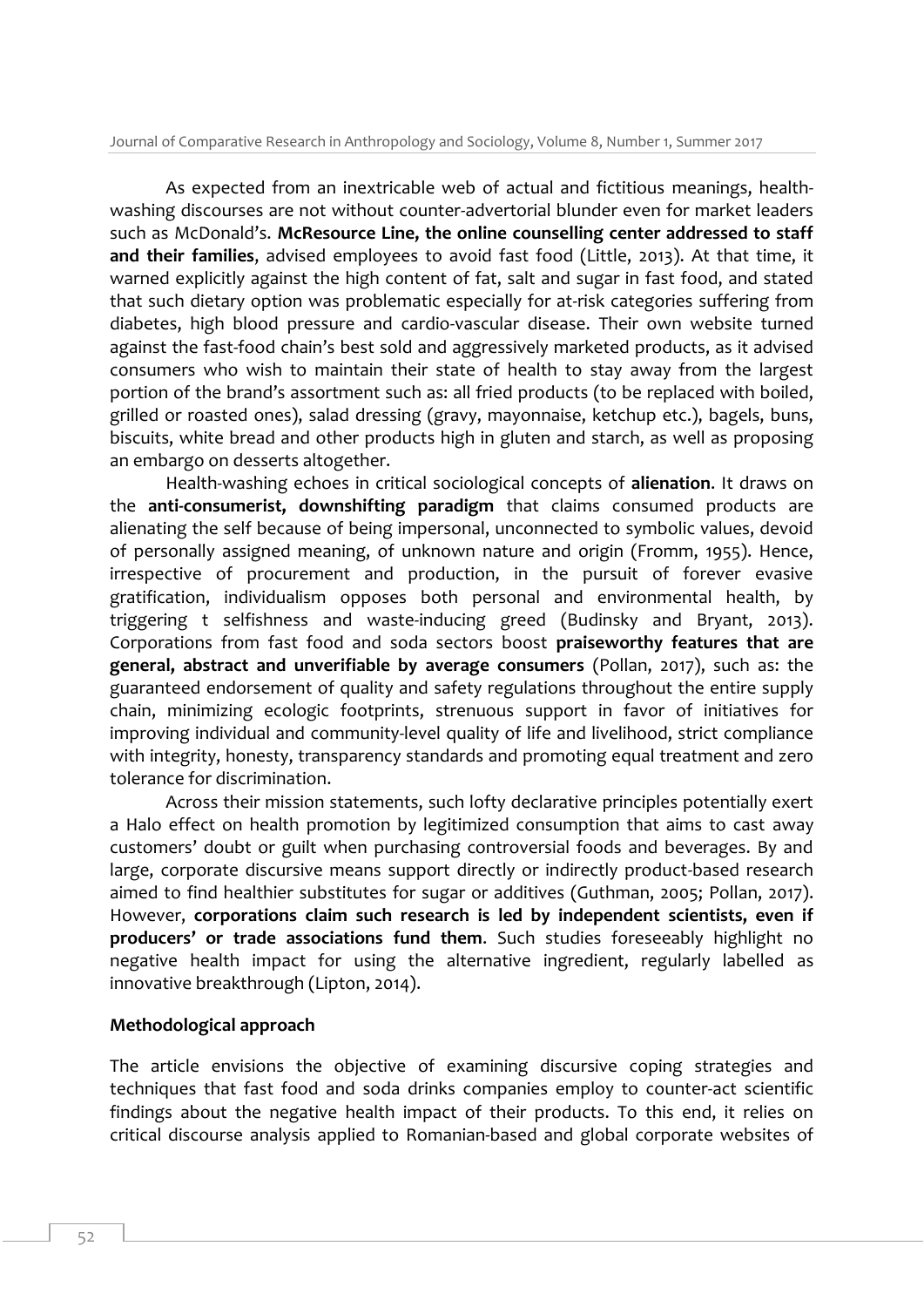three case studied organizations: McDonald's, Coca Cola and PepsiCo. The three corporate giants were chosen for scrutiny because they act as **leading voices in the antiobesity debates** and they share the counter-intuitive position of simultaneously being champions of overweight (through the products they manufacture and trade) and champions of anti-overweight fight (through the healthy living programs that they rollout in schools), from a **dual perspective of protagonists and antagonists in the war on obesity**.

Critical discourse analysis assumes **language is never neuter, but strategic, and politics purposefully infuse the choice of wording and syntax** (Gibson et al, 2015: Schneider and Davis, 2010). The analysis formally covers a range of press releases, mission, strategy and corporate governance updates, community involvement, CSR support and NGO partnerships relevant for the topic of balanced diet and healthy living. In the search for recurring ideas and inter-connected patterns, the study aims to identify main ideological themes, by depicting foregrounding and backgrounding insight, presuppositions, innuendoes, fronting that requires taken for granted assumptions, (re)framing techniques and omission effects (Huckin, 1997; Budinsky & Bryant, 2013). Critical discourse analysis illustrates an example of **reframing** when using statistics made to shed positive light on children's consumption of a brand of cereals (Bellatti, 2014). Mystified customers are led to believe cereals are perfectly harmless, while the label reframes and disguises the actual consumption to make it appear as the needed consumption.

The genre or text register of corporate discourse carries a promotional persuasive aim of a specific sub-type: that of **antagonistic advertorial** that intends to overcome dissent and cast away consumers' doubts concerning unhealthy diets. In this context, the critical discourse analysis is essential for discovering subtle rhetoric nuances meant to melt down resistance, whilst eliciting benevolence and, ultimately, confidence among readers-consumers. In this respect, the **text writer's perspective** (i.e. expert or standard consumer) also deserves scrutiny concerning power relations (Alexander and Coveney, 2013). In the former case, the appeal to expert knowledge endowed with **epistemic authority** is expected to generate unquestioning quiescence to statements, leading to **cognitive acceptance**. In the latter, the **symmetry of knowledge and power** regimes means the reader can readily identify with the writer, leading to **emotional acceptance**.

For this viewpoint, it is useful to perform an **in-depth contingent analysis of topicalization**, by inquiring who displays agency, who is proactive and who is passive, who is exerting influence on whom. Political and ideological significance deconstruction also includes the use of passive verbs (Huckin, 1997; Budinsky & Bryant, 2013). Critical discourse analysis activates a network of meaning potentials that Barthes terms "floating chain" (1977, 39). Interpretive cues question the knowledge base on which corporate claims rest and the ways in which they advance social representations which manage to contradict or reconfigure scientific speech for pragmatic reasons.

There are **9 selected texts**, with a length of 1 to 4 pages (an average of 2.3 pages). All of them belong to the sections of official corporate websites tagged as: sustainability,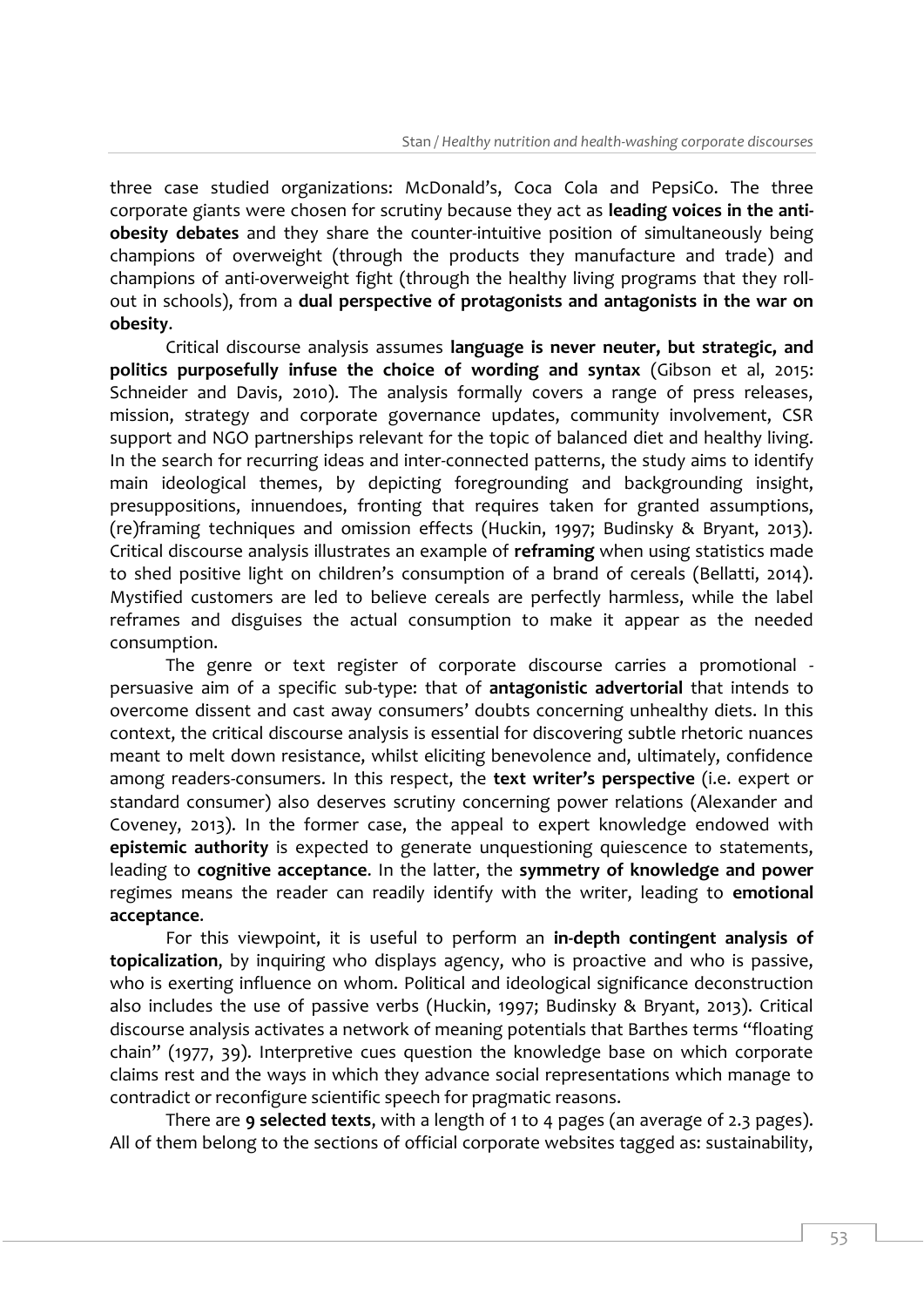community and social performance, product facts and corporate governance. 6 texts belong to global websites, including two external links (which are not included on te official corporate website) of Coca-Cola Beverages Institute for Health and Wellbeing whereas the other three are sourced from national websites (two come from Coca Cola HBC Romania, the third from PepsiCo Romania). The **inclusion criteria** for this sample of texts consists of: publication date (during the last 12 months), chosen to feature recent positions on core aspects, and references (i.e. by title, sub-titles and in-text mentions) to these thematic categories, as follows: healthy eating, obesity, consumer health, healthy lifestyles, energy balance, health mission and genetically modified organisms (GMOs). This core wording serves to anchor discursive practices across tactical cues designed to carry out symbolic vehicles of meaning useful to reply to the research questions. The interpretive coding of sampled material is performed according to a series of **key words** (i.e. healthy eating, healthy lifestyle, balanced lifestyle, healthy choices), included in the following sections: product assortment, corporate governance, business strategy, our mission, community development. These catch-phrases streamlined the **identification and ostension of core themes**, complemented by editorial features such as **emphasis, phrasing and tone of voice**.

### *Framing techniques across critical discourse analysis*

Framing is a critical discourse analysis category discussed within the domain of semiotics as area of meaning-making across communication. **Semiotics** encompasses the interpretant's internal representation of significance, derived from either denotative or connotative textual or multimodal (e.g. visual-and-text) content (Budinsky & Bryant, 2013). Framing selects and delineates areas of **significance and salience** by use of an angle of focus that streamlines intended content into the spotlight, usually while mapping metaphors and creative meanings. The frame appears as anchor or projector that enhances the power of a message, **selectivity** being its essential feature whilst it employs **foregrounding (filter-in or zoom-in**) and **backgrounding filter-out or zoom-out) effects**. Thus, framing puts to work classification, stereotyping and labelling mechanisms of selective evocation.

Framing within critical discourse analysis returns valuable results, since it provides traceability by unlocking insights and identifying recurring patterns across unstructured data. In the current study, framing techniques are expected to yield insight into strategies by which corporate discourses tell the story of shared responsibility, by negotiating between individual and institutional explanations about unhealthy nutrition. As per Entman's classical contribution (1993), there are four components of discourse analysis using framing: **problem definition, causal attribution, moral judgments and suggested remedies**.

This technique involves an effort to organize, analyze data and map connections between topics, trends and patterns (Fairclough & Fairclough, 2013). This is important from both an analytical and synthetic angle, since text producers filter down argumentative practices to redefine the discussed concept within a narrowed or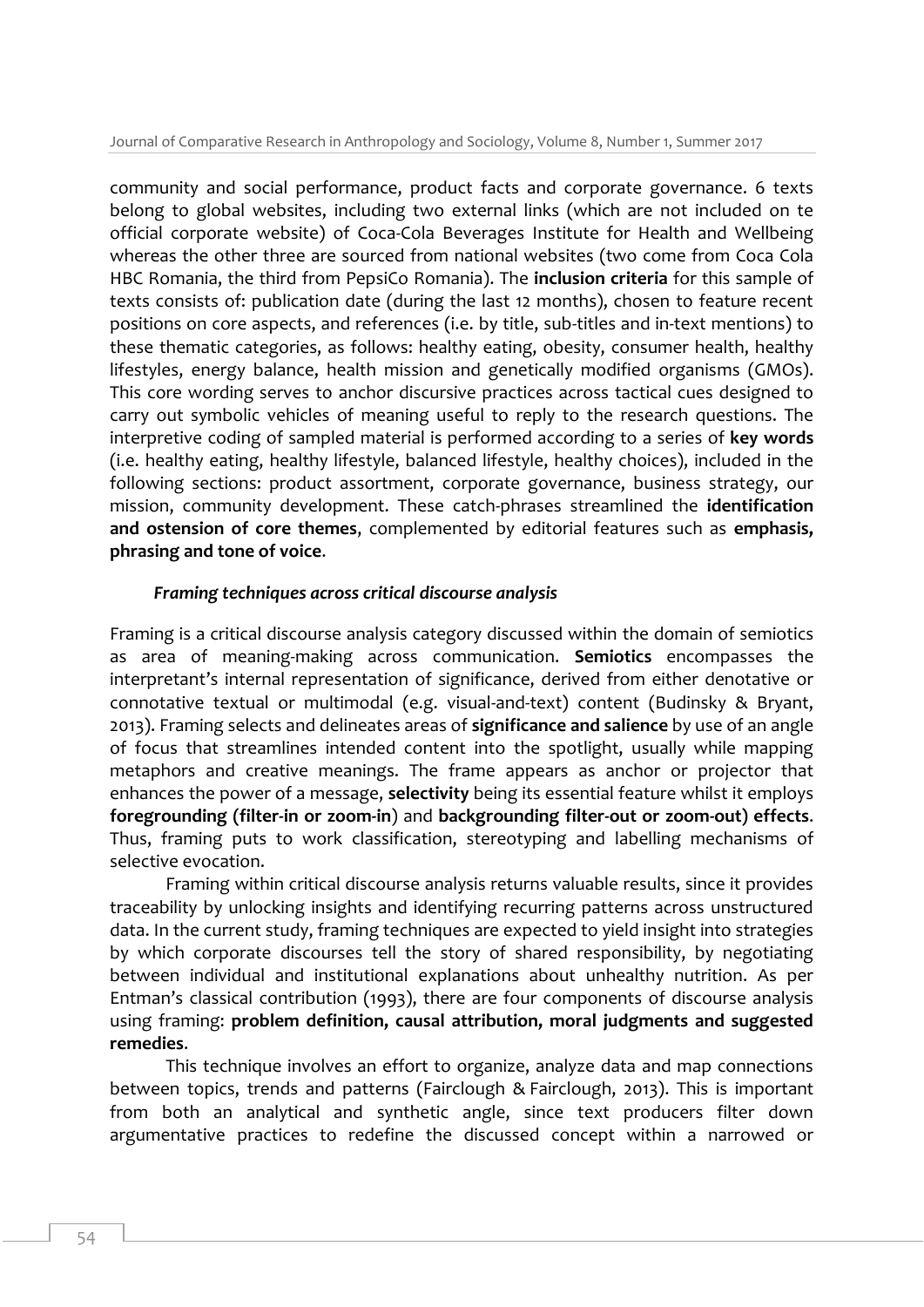expanded frame. However, framing is criticized as scattered, fractured paradigm (Entman, 1993), acting only as empirical cue and conceptual label, not analytical method and recycled from previous notions such as tacit theories.

## **Empirical data analysis**

## *Coca-Cola*

Coca-Cola is declaratively aware of the need for the company to commit to help people consume less sugar and calories from its drinks. As such, it **self-importantly reaffirms its leading position** as the largest non-alcoholic beverage company and states its interest for the obesity debate:

> We naturally wanted to be part of this discussion and believed that using science-based knowledge to better inform the debate about obesity was the best approach to being a **valuable partner** in finding a solution (CC, 2016a).

The use of past tense, together with power-based legitimacy and affirmation of trust in scientific insight comes as justification for depicting an encountered **adversity**:

> While well-intended, our focus on scientific research and physical activity created **confusion** that ultimately led to **mistrust** (CC, 2016b).

Corporate representatives attribute mistrust in CC's disinterested support for the Beverages Institute for Health and Wellbeing to unintended, circumstantial factors of misunderstanding and confusion. To contradict the general impression that healthy living and CC consumption are a contradiction in terms and to avoid further confusion, CC commits to **transparency by periodical disclosure of research funding** (every six months) and **retroactive reporting** for the last five years (CC, 2016b).

It tries to correct the image prejudice by reevaluating its position, still on assertive terms but more lenient, by recognizing the value of scientific expertise. In so doing, it tries to gloss over past failure in corporate communication and start anew, emphasizing the **need for compliance to strict quality standards** and **active listening to scientists' insights**:

> We are focused on the way forward and evaluating our approach to obesity. Right now, we are listening and learning from leading experts in the public health community to identify where we can be a more helpful and credible partner. We are taking a deeper look at our operations and processes to identify areas where we must adapt and evolve.

Supporting research is juxtaposed to efforts directed at earning stakeholders' trust. The underlying corporate assumption is the acknowledgement of the correlation between sweetened drinks and obesity, with the declared determination to learn, display receptiveness to scientists' recommendations, change processes, adapt operations and improve recipes with the aim of evolution. A noticeable linguistic pattern concerns **the vagueness of terms** - e.g. the targeted improvement according to scientists' input does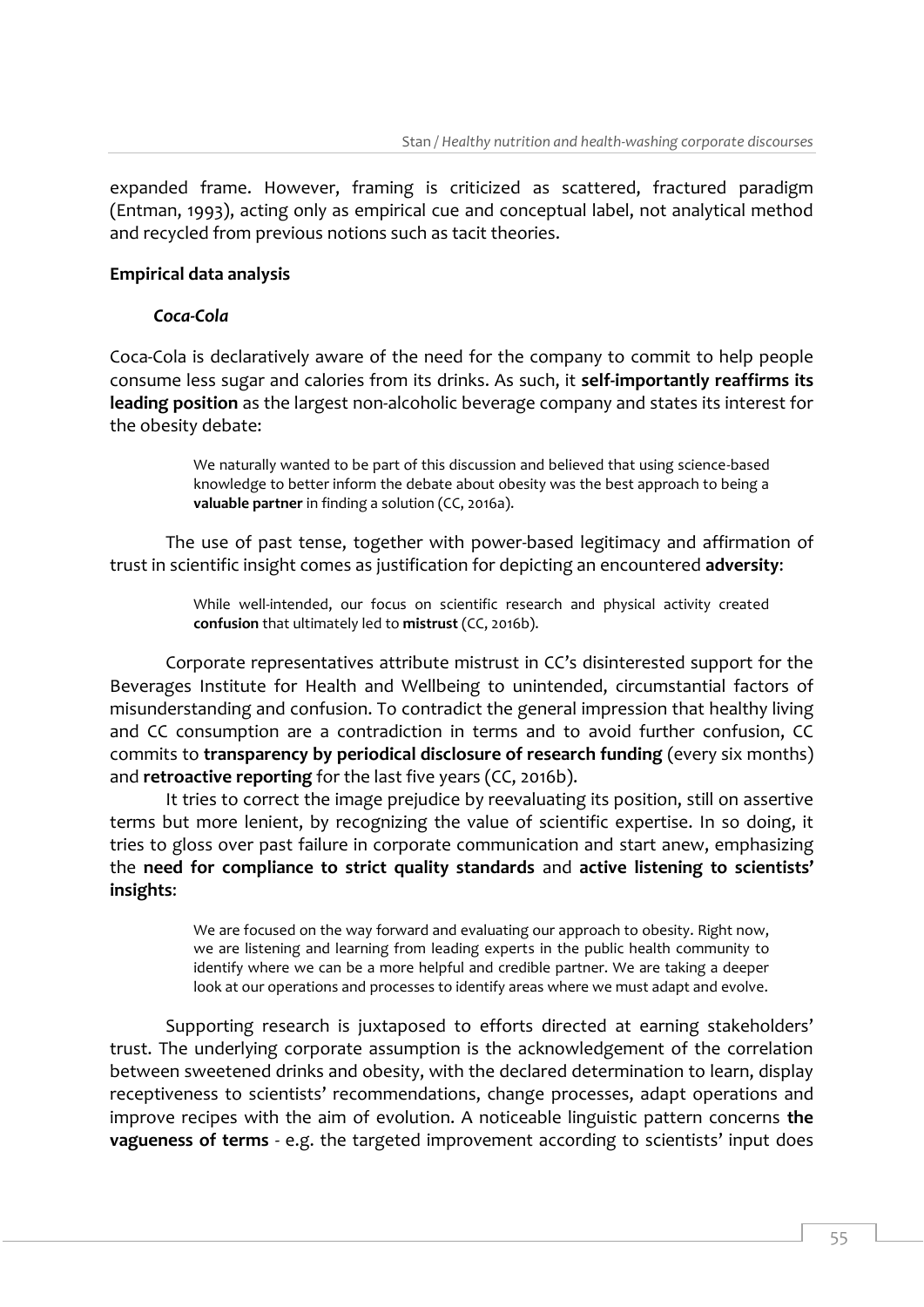not refer to specific operations and processes. Meanwhile, **evolution remains an undefined tag line and another big empty word** in the restated attempt for CC to become "a helpful and credible partner" (CC, 2016b) for health theorists, researchers and practitioners.

In the description of own brands product portfolio, CC boasts technological enhancements made to accommodate healthier options such as low and no calorie, caffeine-free, gluten-free or low sodium drinks (CC Journey, 2017c). **Foregrounding and backgrounding effects** are salient when it comes to the official CC position on genetically modified organisms (GMOs) used as beverage ingredients. Hence, the "some vs. many" dichotomy occurs as under-toned nuance:

> GMOs can be found in **some of our beverages, along with hundreds of other items** in the grocery store (CC Journey, 2017c).

This is intended to sound as some trifling detail, an element unworthy of further inquiry, because it remains of minor importance, compared to the large mass of other ingredients, hence it does not make a difference. **Cumulative doubt-dispelling effects** occur with the additional clarification that reputed authorities such as WHO, FDA (U.S. Food and Drug Administration (FDA) and U.S. National Academy of Sciences consider GMOs as safe. The transparency core discursive theme resurges as CC engages to use smart labels that indicate calorie intake compared to daily needs, list of ingredients and GMO status thereof.

CC further emphasizes its voluntary contribution, by allegedly advocating for a public policy reducing consumption of sweetened drinks in schools under the Clinton administration. It **narrates how it removed regular sparkling drinks from primary schools and gymnasiums**, whereas it enumerates the range of beverages available in U.S. high schools, namely:

> ... **bottled water**, 100% juice (up to 12 fl oz), and a variety of low- and no-calorie beverages including teas, enhanced waters (vitamin beverages), juice drinks, sports drinks and **sparkling beverages** (up to 20 fl oz) (CC Journey, 2017c)

The **omitting effect** appears when CC brags about the reduction by 90% of beverages distributed to U.S. schools since 2004-2005, meanwhile forgetting to mention that the company was obliged to comply with a legal ban thereof. Another example of **reframing is placing most controversial products (sparkling drinks) at the end of the list built around public acceptability**, ranging from most acceptable – i.e. bottled water, teas to least so. Another misleading communicative tactic relies on repeated use of disclaimers of "yes, but... " type, e.g.

> Yes, **some of our products** contain caffeine, but this is significantly less than the amount of caffeine in an equivalent serving of drip-style brewed coffee. – a particular type of coffee (CC, 2017c)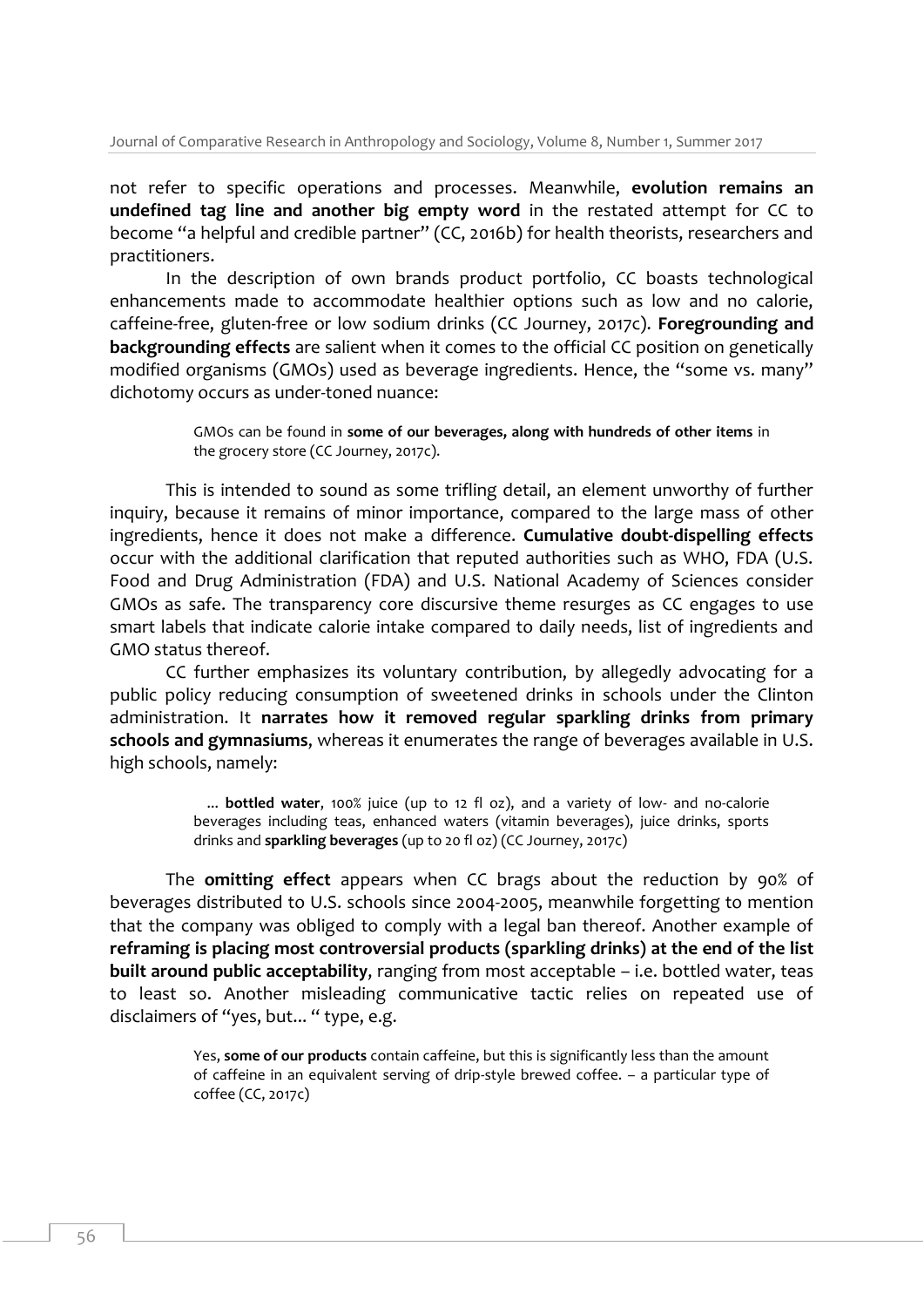The statement plays on vagueness when framing a contrast between unspecific CC products, compared to a very specific type of coffee that non coffee lovers who are soda drinkers likely do not understand. It thus sends a message of **advanced expertise**, incomprehensible for the larger audience, but all the more **trustworthy while shrouded in hermetic mystery**.

In Romania, CC partners with NGOs (e.g. Green Revolution, students' associations) and retailers to organize healthy living workshops for pupils. The emphasis is on **factual data** (e.g. program guidelines, content of cooking and sports lessons, number of participants, involved schools etc.) in the presentation thereof, and **compared to the international website, the tone of voice is no longer that of an expert, but more than of a neuter observant**. The **appeal to celebrities** is also evident, e.g. cooking shows that CC HBC Romania sponsors are hosted by renowned chefs, while sports medicine representatives and nutritionists provide customized counselling for health, strength and immunity (CC, 2016a).

Supporting the norm of informed citizen, CC Romania states its support for more nutritional information, readily available e.g. via smart phone applications. It also promotes reshaped product range to accommodate low-calorie, low-sugar, low-gluten and low-sodium beverages. However, **the factual focus is lost in the section dedicated to consumers' health**, for the sake of vague declarations of intention, e.g., under the "responsible sales and marketing" heading CC mentions:

> We take into account parents' and teachers' opinions to ensure that we provide soft drinks to youth in a responsible manner (CC, 2016b)

Vagueness is also present when discussing the restricted distribution of beverages in schools. The Romanian CC subsidiary proclaims its adhesion to the EU platform on nutrition, physical activity and health. However, it speaks of this engagement only in generic terms, stating that primary schools are exempt from distribution of all of their assortment, whereas in schools wherein children are over 12, company representatives establish together with parents and teachers which beverages are fit to be sold (CC, 2016b). Discursive practices point out to **peak memorable experiences** that are associated to drinking Coke. They are recurring in advertisements and the Happy Moves race, wherein runners are proposed to connect the evocative euphoria of finishing the race with the sensation of drinking ice-cold Coke provided immediately after the finish line.

To sum up, CC's PR rhetoric gravitates to the **compensatory approach**, streamlined by adversative "yes, but" references, omission, disclaimers, equivocal ambivalence and vagueness effects, backgrounding negative insight while foregrounding positive input, narrative association to salient personal pastimes, industry prominence and leadership in alleged transparency and ethical corporate conduct. The self-regulating paradigm is present only in sporadic comments about parents' and pupils' right to choose the product assortment available in their schools, whereas the advisory role is two-fold: nutrition expert knowledge on the global website and testimonials from celebrities for the Romanian branch.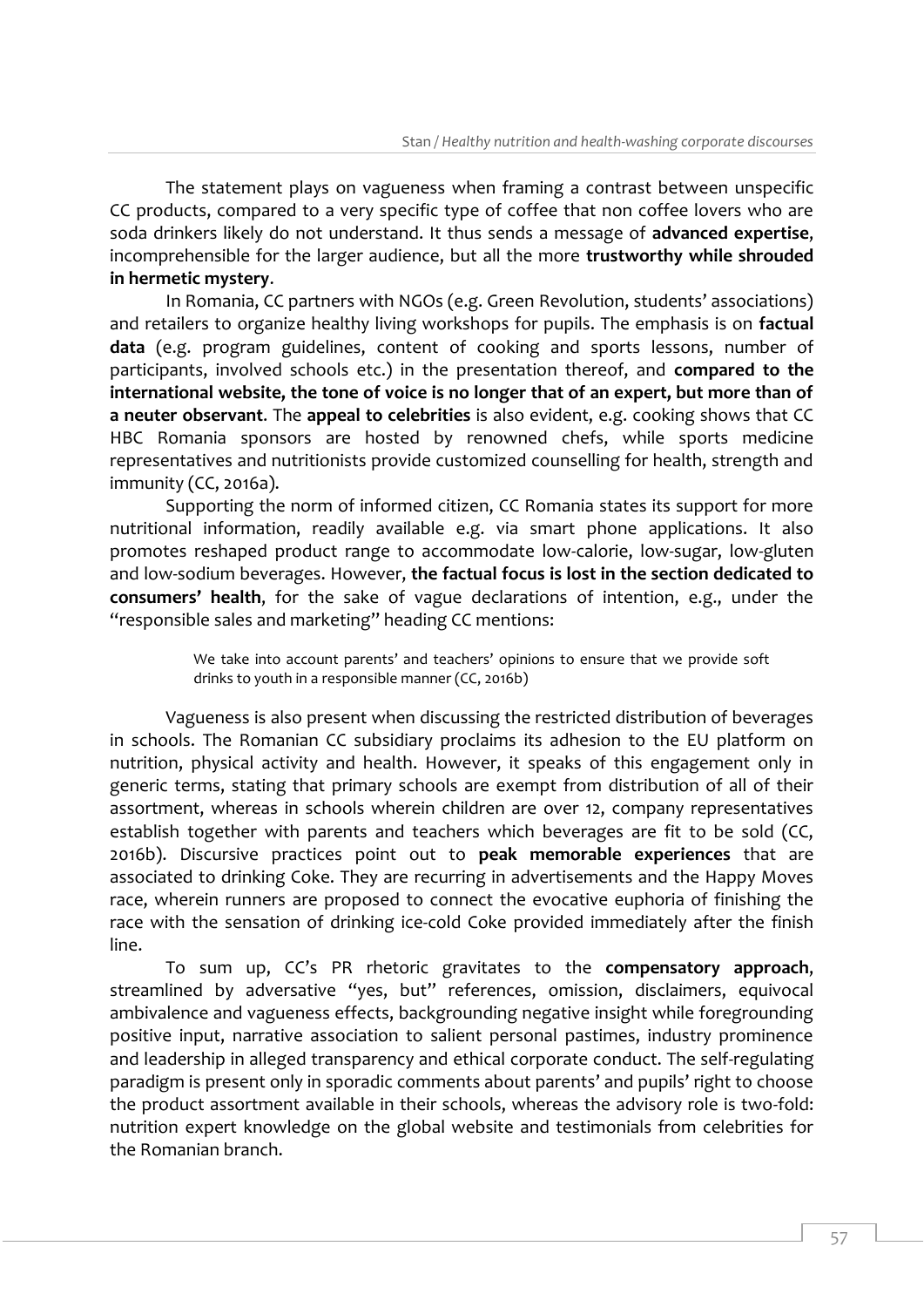#### *PepsiCo*

The global website speaks about **consumers' responsibility** for making informed and healthy choices since its mission statement. It recommends itself as producer of wholesome nutritious food, convenient and delicious beverages (PepsiCo, 2016b), while using ambiguous or equivocal terms, e.g. "simple snacks". **Polysemant ambivalence** surfaces as **simplicity** is linguistically equated with "natural, genuine, clean", although it actually refers in the specific rhetoric context to tasty and nutritionally problematic evening treats such as chips. The corporate sustainability agenda focuses on the survival kit needed for the business to remain profitable, that is – the extension of its portfolio to **reach out to more health-conscious audiences**. The business strategy until 2025 focuses on mainstreaming recipes, attuned to the healthy living trend, primarily meaning the creation of products with lesser saturated fat, added sugar and sodium level (PepsiCo 2016b). Throughout its sustainability agenda, the company acknowledges the need to comply with WHO guidelines, indirectly attesting to the need to change. Different from the other two case studied companies, its objectives for 2025 are defined by **key performance indicators**, e.g.:

> At least two-thirds of its global beverage portfolio volume will have 100 calories or fewer from added sugars per 12-oz serving. At least three-quarters of its global foods portfolio volume will not exceed 1.1 grams of saturated fat per 100 calories. At least three-quarters of its global foods portfolio volume will not exceed 1.3 milligrams of sodium per calorie. It will provide access to at least three billion servings of nutritious foods and beverages to underserved communities and consumers. (PepsiCo, 2016b)

Other SMART objectives refer to the focus on delivering whole grains, dairy, protein, fruits and vegetables under the brand label "Everyday Nutrition" as complete makeover from the snacks and soft drinks provided at present. These tangible goals are overshadowed across discursive practices on visionary or forward-looking statements on account of the ensuing disclaimer, referred to as **"Cautionary statement":**

> Forward-looking statements are generally identified through the inclusion of words such as "aim," "believe," "estimate," "expect," "goal," "intend," "may," "plan," "target" and "will" or similar statements or variations of such terms. Investors are cautioned not to place undue reliance on any **such forward-looking statements, which speak only as of the date they are made.** PepsiCo undertakes no obligation to update any forwardlooking statements, whether as a result of new information, future events or otherwise (PepsiCo, 2016b).

Preoccupations on food security, improved nutrition, health and wellbeing are declaratively assumed "no strings attached", and more urgent priorities, market volatility and regulatory uncertainty are expected to erode the formal long-term commitment. **CSR programs include NGO partnerships** e.g. with United Way Romania (PepsiCo, 2016a) and key target groups for this social performance are under-privileged children who are encouraged to engage in sports, receive medical tests and nutritional advice. It does not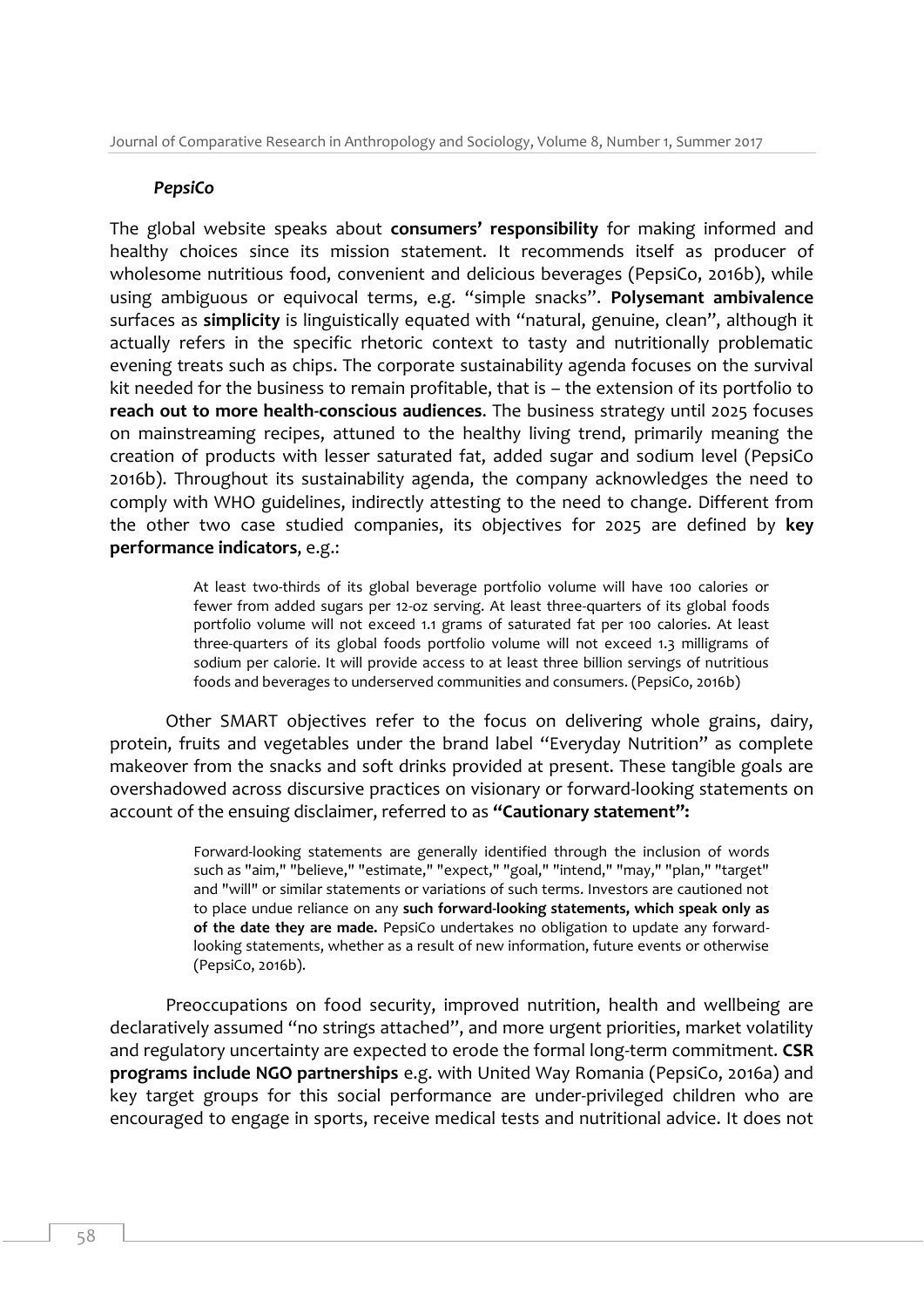include any mentions of follow-up on this program and implies these beneficiaries will be coopted as brand ambassadors to recommend PepsiCo to peers.

In conclusion, PepsiCo blends the self-regulatory paradigm with the compensation outlook, boosting CSR partnerships and sustainability preoccupations to develop more nutritive, less salty, fatty and sugary products that appeal also to health-conscious audiences. Its rhetoric means play on ambivalence, vagueness, social performance, but without nutrition, such in the CC case.

#### *McDonald's*

McDonald's advises website visitors to exercise regularly and draws on counselling from sports physicians. It provides physical activity plans in colorful, user-friendly layout. This marks a distinctive feature from the previous two case studies. Similarities concern healthier menu options. **Attitude towards GNOs** is different in each case, also considering the different product assortment: exclusion in the case of McDonald's, inclusion in the case of Coca-Cola, which advocates for their safety, whereas PepsiCo makes no reference to their use. Similar to PepsiCo, McDonald's makes **intensive use of disclaimers** regarding healthy living, e.g.:

> Food additives are eliminated or substituted, as much as possible, so long as this does not compromise our products' safety or their quality. (McDonald's, 2017)

McDonald's boasts its tradition of involvement in high-profile sports events, through a 25-year old partnership with FIFA and sponsorship of Olympic Committees. It also sponsors amateur sports lovers, especially youth, through support for running, but mostly team sports with high popularity (basketball, volleyball, football, streetball tournaments in and between schools under the heading "Olimpiada Liceelor"). This program is most extensively illustrated with **evaluative output - facts and figures** regarding number of participants, time periods and prizes. Open doors policy supports consumers' information by guided visits to restaurants' kitchen. Discursive tactics reflect, like in the case of Coca Cola, **peak memorable experiences and impressions of quality time.** The former are evident in the McDonald's Player Escort competition targeting also children, where the best players can join international football stars on court for important FIFA matches. The association with local football legends (e.g. Miodrag Belodedici and Ion Vlădoiu) acts also an **reputational catalyst.**

To conclude, McDonald's favors the compensatory rhetoric strategy, by boosting its sponsor's role in sports events; it does not explicitly state the self-regulative paradigm. Emotional cues as per quality time, factual output evaluation and celebrities as leading vocals mark discursive trends.

#### *Synopsis of findings*

The following table outlines the main rhetoric figures as per Entman's (1993) framing categories, for which the study identifies correspondences.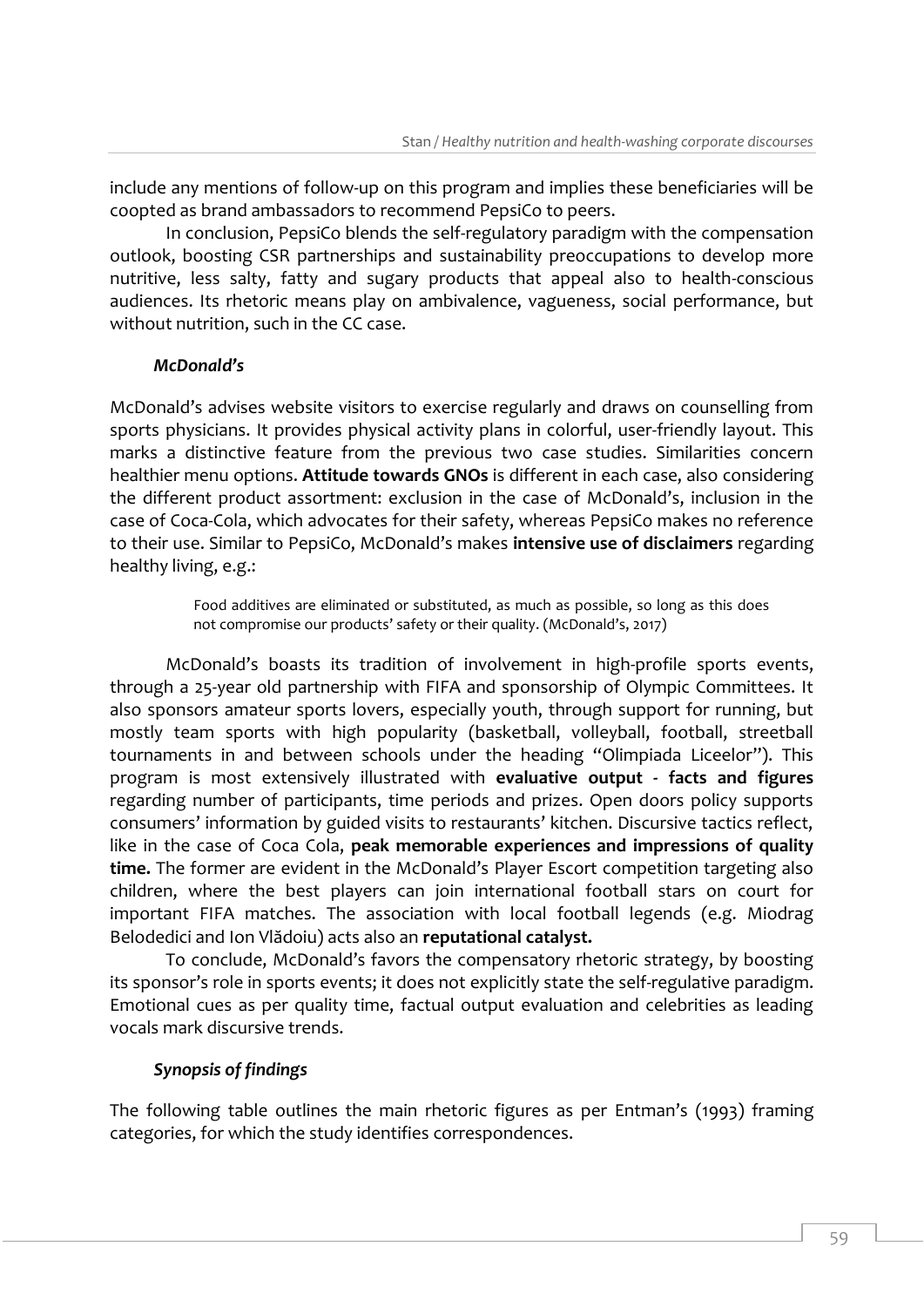Journal of Comparative Research in Anthropology and Sociology, Volume 8, Number 1, Summer 2017

| Entman's                   | McDonald's                                                                                                                                                                                                                                                                                               | PepsiCo                                                                                                                                                                                                                                                                                                             | Coca Cola                                                                                                                                                                                                                                                      |
|----------------------------|----------------------------------------------------------------------------------------------------------------------------------------------------------------------------------------------------------------------------------------------------------------------------------------------------------|---------------------------------------------------------------------------------------------------------------------------------------------------------------------------------------------------------------------------------------------------------------------------------------------------------------------|----------------------------------------------------------------------------------------------------------------------------------------------------------------------------------------------------------------------------------------------------------------|
| framing<br>categories      |                                                                                                                                                                                                                                                                                                          |                                                                                                                                                                                                                                                                                                                     |                                                                                                                                                                                                                                                                |
| Problem<br>definition      | McDonald's needs to find<br>the right balance between<br>natural ingredients, food<br>safety and price.<br>Categorization, labelling of<br>experience                                                                                                                                                    | PepsiCo needs to reduce<br>the salt, fat and sugar<br>intake from its products to<br>remain competitive and<br>become attractive for<br>health-conscious would-be<br>consumers                                                                                                                                      | CC can support the creation<br>of science-based knowledge,<br>however it is hindered by<br>stereotypes and prejudice as<br>to its positive social role                                                                                                         |
| Causal<br>attribution      | Consumers lose trust in low-<br>performing brands that are<br>not environmentally and<br>socially savvy.<br>Evaluative output                                                                                                                                                                            | Disclaimers and cautionary<br>statements: promises and<br>future plans are mere<br>estimations, no guarantee<br>of achievement                                                                                                                                                                                      | Scientific and policy<br>involvement sparkled<br>confusion leading to<br>mistrust                                                                                                                                                                              |
| Moral<br>judgments         | Upheld value meal and<br>pledge to make sustainability<br>and healthy eating more<br>affordable daily.                                                                                                                                                                                                   | Natural, additive-free<br>ingredients can endanger<br>food safety.<br>More state regulation is<br>not the solution.                                                                                                                                                                                                 | CC deserves to be regarded<br>as genuine, reliable partner<br>in the fight against obesity.<br>Its expertise and leadership<br>know-how recommends CC<br>as innovation hub                                                                                     |
| <b>Suggest</b><br>remedies | Display assertiveness and<br>proactivity (i.e. research,<br>innovation, development) to<br>reassert itself in the face of<br>audiences with more<br>nutrition-conscious mindsets<br>Physical activity charts in<br>attractive format<br>Quality time cues<br>Sponsoring elite- and mass<br>sports events | Abreast of nutritional<br>trends -Traceability of<br>ingredients and controlled<br>origin in terms of<br>upholding high regulative<br>standards for food safety<br>across supply chain,<br>reverence towards<br>suppliers, trying to source<br>and purchase local<br>products and introduce<br>seasonal variations. | Transparency, full disclosure,<br>third-party audit and<br>periodic reporting on<br>funding & sponsorship,<br>compliance with quality and<br>food safety standards,<br>objectively measured impact<br>(i.e. KPI assessment of<br>health promotion initiatives) |

**Table 1: Framing categories – comparison between three corporate discourses**

#### **Conclusions, implications, impact**

In an era of **neoliberal agency and individual governmentality,** critical discourse analysis reveals healthy living recommendations from investigated corporations that mostly imply **compensation and self-regulation** as two apparently opposing, in fact complementary views on corporate accountability. Coded connotatively in metaphoric and narrative vein, the three corporate discourses activate a **transactional interpretive frame** with recurring terminology such as: market, buy, sell, spend, charge, benefit.

Analyzed text illustrates many loose ends in overlapping branding and social pedagogy across discourses, dwelling on ambiguities, vagueness, reframing, backgrounding and foregrounding effects that produce a mostly denotative content that remains nonetheless open to interpretation and oftentimes misleading. At face value, all health promoting programs, projects and plans that corporations propose are well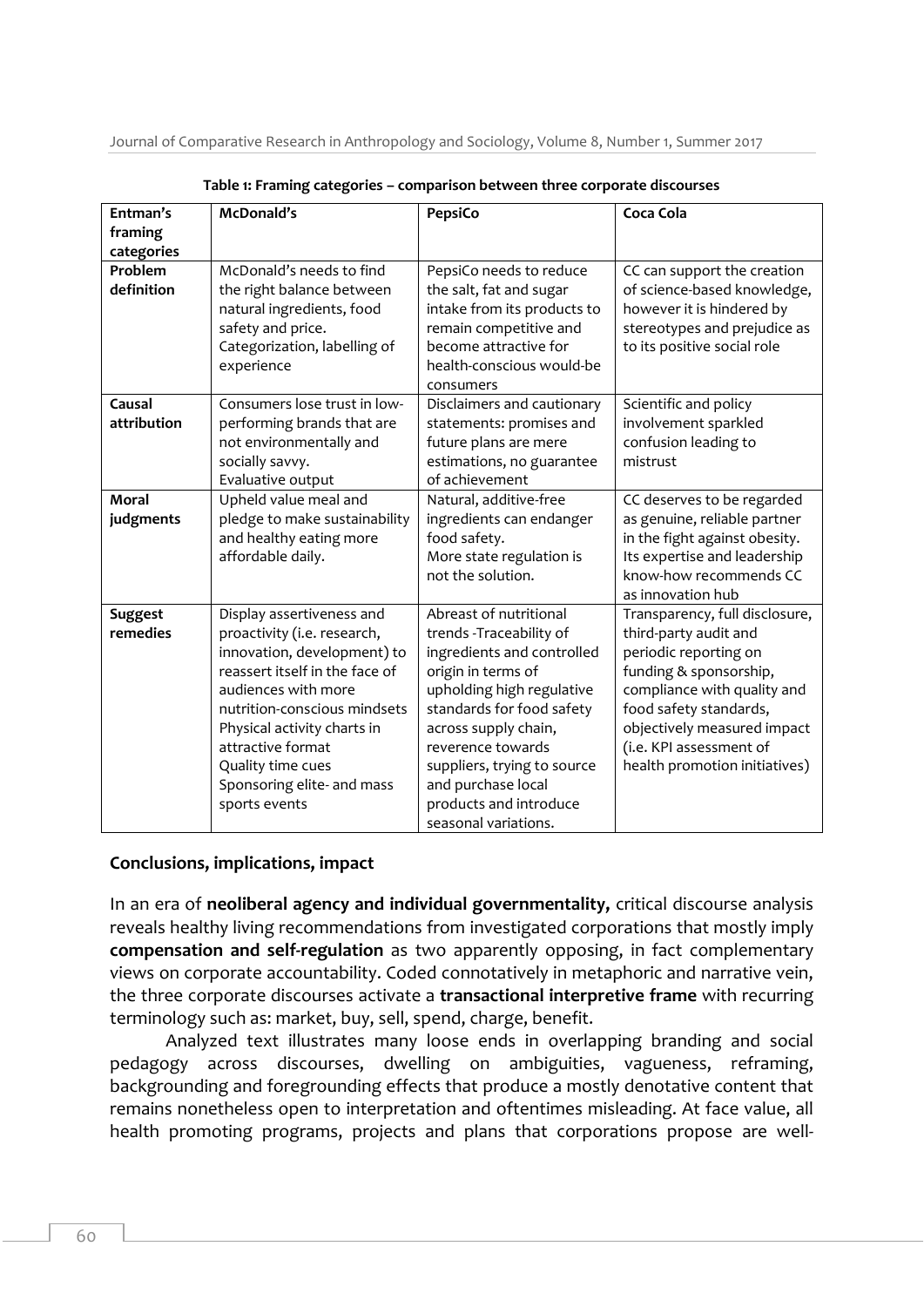intended, promising expressions of care, however the underlying assumption is always profitability. **What rhetoric traces transaction is actually an intangible credence good** (Laufer, 2003), by which corporations try to appease stakeholders about their genuine involvement in improving diets while desisting the burden of proof. The consumer cannot gain insight into the **authenticity of such claims that are more vocal when general legitimacy is increasingly low.** The discursive attempt is that of mainstreaming fast-food and soda as uncontroversial traded goods, and such promotional campaign gain momentum especially in the face of critical reactions from a growing number of supporters of slow food and healthy nutrition.

The conducted analysis boils down to the conclusion that fast food marketers either acknowledge their products' pernicious influence on health and employ the compensatory outlook of giving back to community, or dismiss responsibility altogether by transferring empowerment and agency to the consumer alone. The framing effects that corporate discourse elicits yield an explanatory speech leading to **preferred conclusions and induced normative judgments**. The implicit aim is that **micro-level selfregulation is sufficient** and state authorities do not need to exert a coercive function against health-threatening industries and endorse further normative restrictions to protect consumers against themselves. The exhibited defensive deployment is typical for industries under threat of scientific contestation and decreasing popularity.

The range of corporate counter-arguments to public allegations are four-fold, as follows:

- **Agency and self-determination** each consumer is responsible for his/her informed choices,
- **Healthy food crusade is hegemonic** and abusive in imposing an arbitrarily determined one-size-fits-all standard,
- **Moderation** marketers propose a balanced, varied diet as alternative to purist, locavore, vegan, orthorexic or other radical eating practices
- Criticized industries actually accommodate current benchmarks: **shortened supply chain, local sourcing, exerting up-stream control** (e.g. quality and hygiene standards impose on suppliers) and ingredients traceability

Even if they noticeably strive to preserve an axiologically neuter, matter-of-fact discourse, the three case studied organizations display **prescriptive and persuasive discourse tactics**. The synthesis of discursive themes streamlines consumers' empowerment via information and contingent meaning-making reveals corporate advertising of healthy lifestyles peddle a **self-legitimizing rhetoric of constant improvement efforts**. By and large, case studies organizations advocate that soda and fast-food consumption is not incompatible with healthy practices and balanced nutritional choices. They acknowledge to a limited extent the validity and practical relevance of scientific conclusions, whereas their corporate discursive case rests on the added value of **on-going innovation and increased dynamics of new technologies** for food processing, coupled with natural ingredients that facilitate the compatibility between controversial diets (based on soda and fast-food) and intensely active lifestyles, the former acting as efficient fuel for the latter.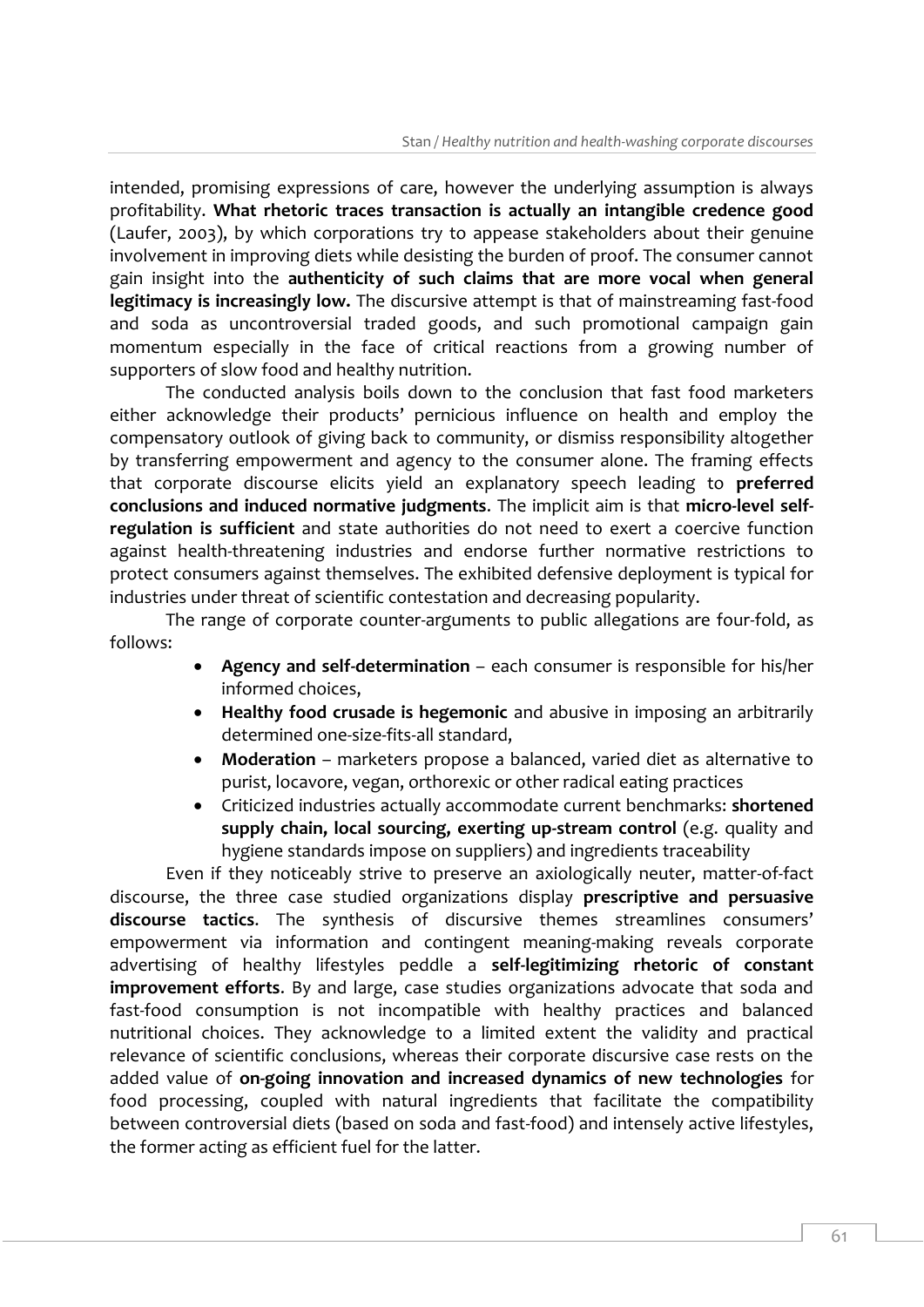Journal of Comparative Research in Anthropology and Sociology, Volume 8, Number 1, Summer 2017

As per further **development prospects,** the study can prove fruitful in connection to an extended analytical framework relying on conceptual metaphor theory, while considering a larger array of corporate discourse, more criteria and axis of comparison. The elucidation of self-legitimizing rhetoric means for gaining credibility and brand equity can develop across industries deemed as controversial, as well as through longitudinal approaches to various time coordinates. A noticeable propensity common to the three case studied discourses is that for standardized, highly patterned, schematic discursive practices that strategically recontextualise fast food from its traditional attribute of harmful to health to a new, contrasting and counter-intuitive status of health advisor. The discourse of fast food and soda drinks manufacturers dwells on moral boundary work by which individuals are empowered to deliberate for themselves about what is healthy eating, what is unhealthy and where the line is to be drawn between the two. This debate carried over agency, norm of informed citizen and self-determination points out to the role of critical discourse analyst as observer who exposes discourse synergies and incongruities within the symbolic territory of dissent.

## **REFERENCES**

- Abel, T. and Frohlich, K. (2012). Capitals and Capabilities: Linking Structure and Agency to Reduce Health Inequalities. *Social Science Medicine,* 74 (2), 236–44.
- Alexander, S. and Coveney, J. (2013) A critical discourse analysis of Canadian and Australian public health recommendations promoting physical activity to children. *Health Sociology Review.* 22(4): 353-364.
- Barthes, R. (1977). *Image-Music-Text*. New York: Hill and Wang.
- Barton, T. and Tusting, K. (2005). *Beyond Communities of Practice: Language Power and Social Context*. Cambridge: Cambridge University Press.
- Bellatti, A. (2014). 02/19/2014. Marketing Masquerading as Science. *The Huffington Post.*  Weblog[.http://www.huffingtonpost.com/andy-bellatti/food-industry](http://www.huffingtonpost.com/andy-bellatti/food-industry-marketing_b_4804283.html)marketing b 4804283.html. [Accessed: 4th April 2017]
- Bellatti, A. (4th February 2013). The Latest McFib: Our Food Is Healthy. *The Huffington Post.* Weblog. Available from: [http://www.huffingtonpost.com/andy](http://www.huffingtonpost.com/andy-bellatti/mcdonalds-health_b_2979393.html)[bellatti/mcdonalds-health\\_b\\_2979393.html](http://www.huffingtonpost.com/andy-bellatti/mcdonalds-health_b_2979393.html) [Accessed: 4th April 2017]
- Brookes, G. and Harvey, K. (2015) Peddling a semiotics of fear: a critical examination of scare tactics and commercial strategies in public health promotion. *Social Semiotics*. 25(1): 57-80.
- Budinsky, J. and Bryant, S. (2013). "It's Not Easy Being Green": The Greenwashing of Environmental Discourses in Advertising. *Canadian Journal of Communication,* 38(2), 207-226.
- Campo, S. & Mastin, T. (2007). Placing the Burden on the Individual: Overweight and Obesity in African American and Mainstream Women's Magazines. *Health Communication*. 22(3): 229-240.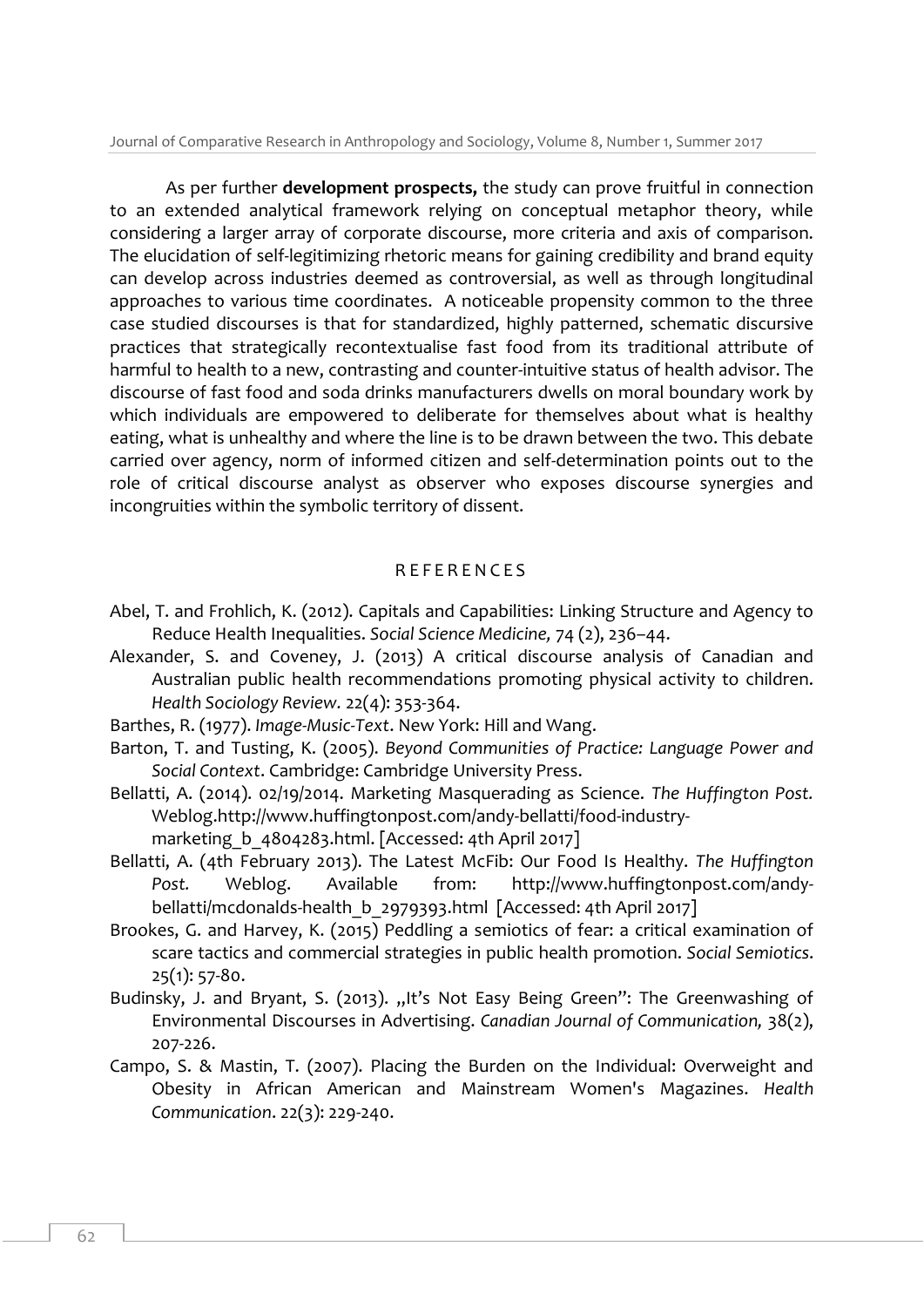- Coca-Cola Beverages Institute for Health and Wellbeing. 14<sup>th</sup> September 2016 (2016a). Continuing Transparency: Evolution of the Beverage Institute of Health and Wellness. Online at: [http://www.coca-colacompany.com/our-company/continuing](http://www.coca-colacompany.com/our-company/continuing-transparency-evolution-of-the-beverage-institute-of-health-and-wellness)[transparency-evolution-of-the-beverage-institute-of-health-and-wellness](http://www.coca-colacompany.com/our-company/continuing-transparency-evolution-of-the-beverage-institute-of-health-and-wellness) [Accessed: : 4th April 2017].
- Coca-Cola Beverages Institute for Health and Wellbeing. 25<sup>th</sup> October 2016 (2016b). What is the Coca-Cola company's position on GMOs? Online at: [http://www.coca](http://www.coca-colaproductfacts.com/en/coca-cola-ingredients/genetically-modified-organisms/)[colaproductfacts.com/en/coca-cola-ingredients/genetically-modified-organisms/](http://www.coca-colaproductfacts.com/en/coca-cola-ingredients/genetically-modified-organisms/) [Accessed:  $5<sup>th</sup>$  April 2017].
- Coca-Cola HBC România (2017a). Dezvoltarea tinerilor. Prezentare proiect "Stare de bine". Chline at: [http://www.coca](http://www.coca-colahellenic.ro/Towardssustainabilit/Community/Youthdevelopment/)[colahellenic.ro/Towardssustainabilit/Community/Youthdevelopment/](http://www.coca-colahellenic.ro/Towardssustainabilit/Community/Youthdevelopment/) [Accessed: 25<sup>th</sup> March 2017].
- Coca-Cola HBC România (2017b). Dezvoltare durabilă. Sănătatea consumatorilor. Online at: [http://www.coca](http://www.coca-colahellenic.ro/Towardssustainabilit/Marketplace/Consumerhealth/)[colahellenic.ro/Towardssustainabilit/Marketplace/Consumerhealth/](http://www.coca-colahellenic.ro/Towardssustainabilit/Marketplace/Consumerhealth/) [Accessed: 25<sup>th</sup> March 2017].
- Coca-Cola Journey. Coca-Cola Product Facts. FAQ section. Online at: [http://www.coca](http://www.coca-colaproductfacts.com/en/frequently-asked-questions/#faq-arecocacolabeveragessoldinschools)[colaproductfacts.com/en/frequently-asked-questions/#faq](http://www.coca-colaproductfacts.com/en/frequently-asked-questions/#faq-arecocacolabeveragessoldinschools)
	- [arecocacolabeveragessoldinschools.](http://www.coca-colaproductfacts.com/en/frequently-asked-questions/#faq-arecocacolabeveragessoldinschools) Accessed: 17th April 2017.
- De Vogli, R., Kouvonen, A., Gimeno, D. (2011). 'Globesization': ecological evidence on the relationship between fast food outlets and obesity among 26 advanced economies. *Critical Public Health*. 21(4): 395-402.
- Entman, R.M. (1993). Framing: toward clarification of a fractured paradigm. Journal of Communication:  $43(4)$ :  $51-58$ . Available at: [https://www.researchgate.net/profile/Robert\\_Entman/publication/209409849\\_Fram](https://www.researchgate.net/profile/Robert_Entman/publication/209409849_Framing_Toward_Clarification_of_A_Fractured_Paradigm/links/0deec52e3d7f32deb3000000/Framing-Toward-Clarification-of-A-Fractured-Paradigm.pdf) ing Toward Clarification of A Fractured Paradigm/links/odeec52e3d7f32deb3000 [000/Framing-Toward-Clarification-of-A-Fractured-Paradigm.pdf](https://www.researchgate.net/profile/Robert_Entman/publication/209409849_Framing_Toward_Clarification_of_A_Fractured_Paradigm/links/0deec52e3d7f32deb3000000/Framing-Toward-Clarification-of-A-Fractured-Paradigm.pdf) [Accessed: 14 July 2017].
- Evans-Agnew, R.A., Johnson, S., Liu, F. and Boutain, D. (2016). Applying Critical Discourse Analysis in Health Policy Research. *Policy, Politics & Nursing Practice*. 17(3): 136-146.
- Fairclough, I. & Fairclough, N. (2013). Argument, Deliberation, Dialectic and the Nature of the Political: A CDA Perspective. *Political Studies Review*. 11(3): 336-344.
- Foucault, M. (2000). Power (The Essential Works of Foucault 1954-1984, Vol.1). New Press.
- Foucault, M. (1969/1972) *The archaeology of knowledge and the discourse on language.* Pantheon Books: New York.
- Fromm, E. (1955). *The sane society*. New York: Holt, Rinehart and Winston.
- Gibson, A., Lee, C. and Crabb, S. (2015) Reading Between the Lines: Applying Multimodal Critical Discourse Analysis to Online Constructions of Breast Cancer. *Qualitative Research in Psychology*. 12(3): 272-286.
- Guthman, J. (2005). *Weighing In: Obesity, Food Justice, and the Limits of Capitalism*. Berkeley: University of California Press.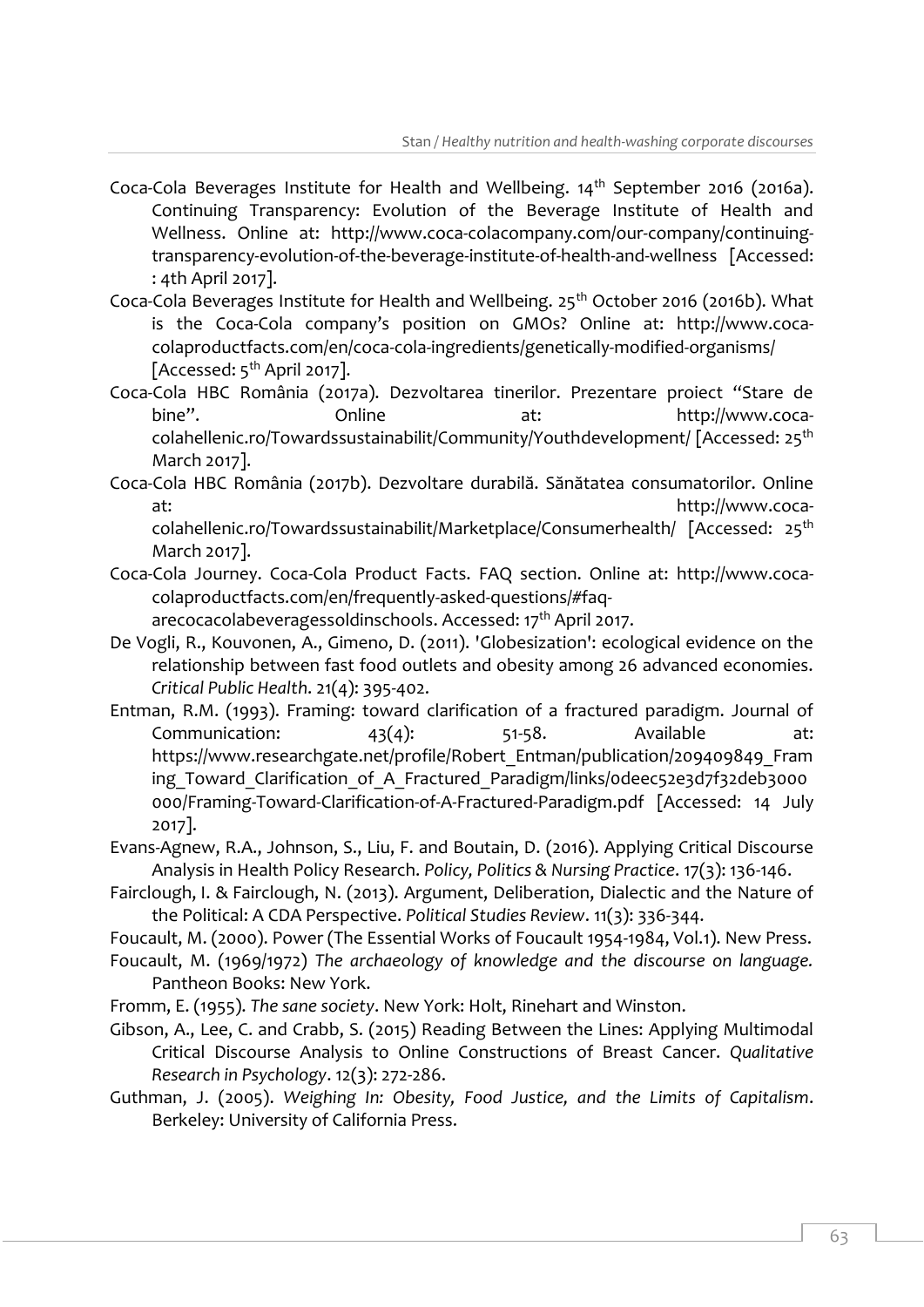- Hidalgo-Downing, L. & Kraljevic Mujic, K. (2015) Recontextualizing social practices and globalization: Multimodal metaphor and fictional storytelling in printed and internet ads. *Revista Brasileira de Lingüística Aplicada.* 15(2): 377-402.
- Huckin, T.N. (1997). Critical discourse analysis. In T.Miller (Ed.), *Functional Approaches to Written Text. Online at:<http://files.eric.ed.gov/fulltext/ED417422.pdf> [Accessed: 16<sup>th</sup>* March 2017].
- Institutul naţional de sănătate publică (2016). Analiză de situaţie. Ziua europeană împotriva obezităţii. Online at: [http://insp.gov.ro/sites/cnepss/wp](http://insp.gov.ro/sites/cnepss/wp-content/uploads/2016/05/Analiza-de-situatie-pt-ZEIO-2016.pdf)[content/uploads/2016/05/Analiza-de-situatie-pt-ZEIO-2016.pdf.](http://insp.gov.ro/sites/cnepss/wp-content/uploads/2016/05/Analiza-de-situatie-pt-ZEIO-2016.pdf) [Accessed: 11th April 2017].
- Kövecses, Z. (2010). *Metaphor: A Practical Introduction*, 2nd ed. Oxford University Press.
- Krzyzanowski, M. (2014) Values, imaginaries and templates of journalistic practice: a Critical Discourse Analysis. *Social Semiotics*. 24(3): 345-365.
- Laufer, W. (2003). Social accountability and corporate greenwash. *Journal of Business Ethics* 43: 253-261.
- Little, K. 24 December 2013. McDonald's Tells Workers To Avoid Fast Food. The Huffington Post. Weblog. Available from: [http://www.huffingtonpost.com/2013/12/23/mcdonalds-employee](http://www.huffingtonpost.com/2013/12/23/mcdonalds-employee-health_n_4494502.html)[health\\_n\\_4494502.html.](http://www.huffingtonpost.com/2013/12/23/mcdonalds-employee-health_n_4494502.html) [Accessed: 4th April 2017]
- Lipton, E. 11 February 2014. Rival industries sweet-talk the public. *New York Times.* Online at: [https://www.nytimes.com/2014/02/12/business/rival-industries-sweet-talk-the](https://www.nytimes.com/2014/02/12/business/rival-industries-sweet-talk-the-public.html?_r=1)public.html? r=1. [Accessed: 18<sup>th</sup> March 2017]
- Macdonald, D. (2011). Like a fish in water: Physical education policy and practice in the era of neoliberal globalization. *Quest*, 63(1): 36–45.
- McDonald's (2017) Secţiunea Stil de viaţă. *Despre stilul de viaţă echilibrat la McDonald's.*  Online at: [http://mcdonalds.ro/stil-de-viata/despre-stilul-de-viata.](http://mcdonalds.ro/stil-de-viata/despre-stilul-de-viata) [Accessed date: 15<sup>th</sup> March 2016].
- McPhail, D., Chapman, G. & Beagan, B. (2011). "Too much of that stuff can't be good": Canadian teens, morality, and **fast food** consumption. *Social science and medicine.*  73(2): 301-307.
- O'Hara, L., Taylor, J. and Barnes, M. (2015). The extent to which the public health 'war on obesity' reflects the ethical values and principles of critical health promotion: a multimedia critical discourse analysis. *Health Promotion Journal of Australia*. 26(3): 246-254.
- PepsiCo România (2017). Misiune şi strategie. Online at: [http://stage-global](http://stage-global-ro.pepsico.com/RO-RO/what-we-believe/Performanta-cu-scop)[ro.pepsico.com/RO-RO/what-we-believe/Performanta-cu-scop.](http://stage-global-ro.pepsico.com/RO-RO/what-we-believe/Performanta-cu-scop) [Accessed date: 15<sup>th</sup> March 2016]
- PepsiCo Press release (17 October 2016; 2016b). PepsiCo Launches 2025 Sustainability Agenda Designed to Meet Changing Consumer and Societal Needs. Online at: [http://www.pepsico.com/live/pressrelease/pepsico-launches-2025-sustainability](http://www.pepsico.com/live/pressrelease/pepsico-launches-2025-sustainability-agenda-designed-to-meet-changing-consumer-a10172016)[agenda-designed-to-meet-changing-consumer-a10172016.](http://www.pepsico.com/live/pressrelease/pepsico-launches-2025-sustainability-agenda-designed-to-meet-changing-consumer-a10172016) [Accessed date: 15<sup>th</sup> March 2016].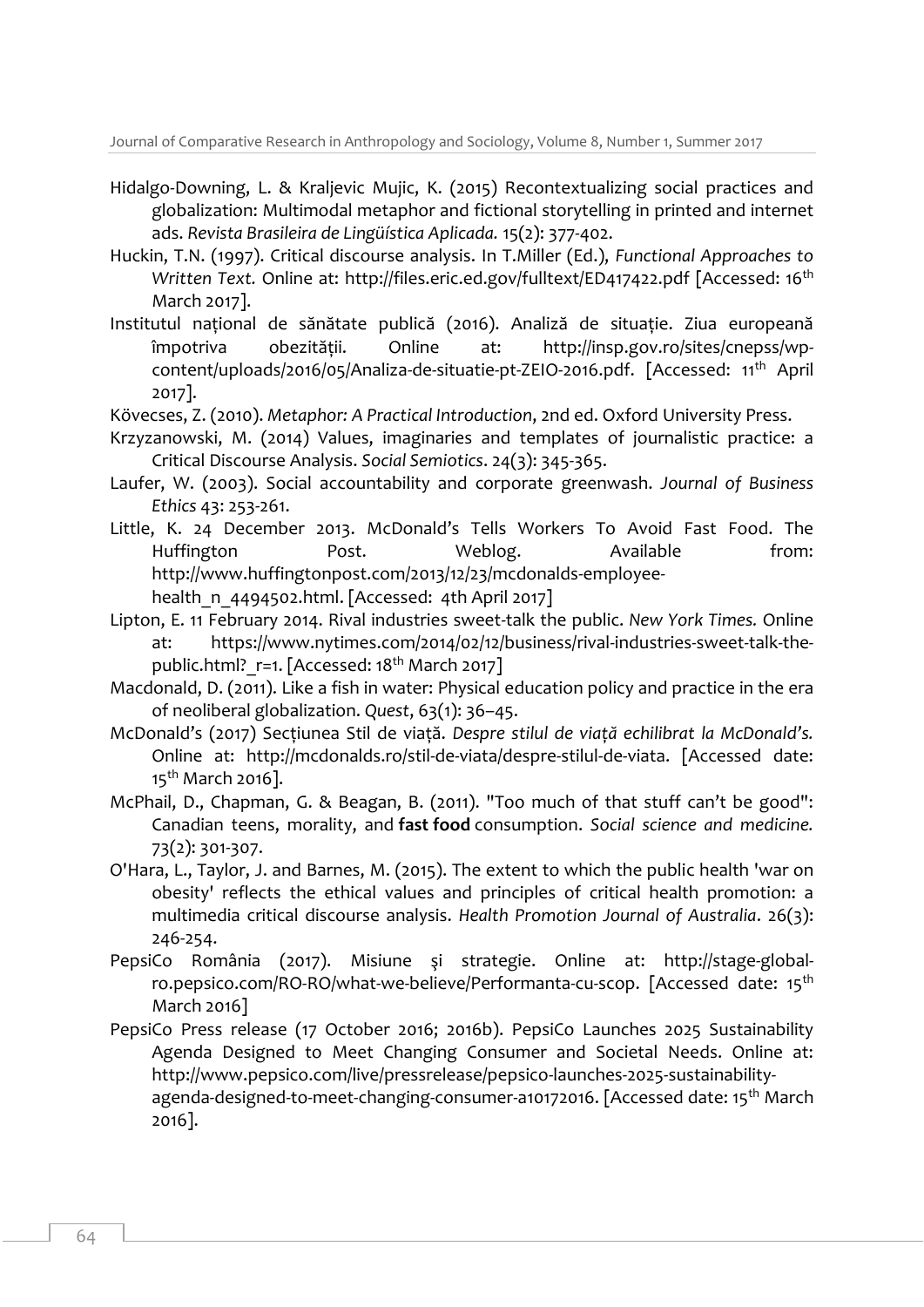- PepsiCo Press release (27 July 2016; 2016a). Fundaţia PepsiCo oferă un grant de 50.000 \$ organizaţiei United Way România. Online at: [http://stage-global-ro.pepsico.com/ro-](http://stage-global-ro.pepsico.com/ro-RO/live/pressrelease/funda%C5%A3ia-pepsico-ofer%C4%83-un-grant-de-50000-organiza%C5%A3iei-united-way-rom%C3%A2nia)[RO/live/pressrelease/funda%C5%A3ia-pepsico-ofer%C4%83-un-grant-de-50000](http://stage-global-ro.pepsico.com/ro-RO/live/pressrelease/funda%C5%A3ia-pepsico-ofer%C4%83-un-grant-de-50000-organiza%C5%A3iei-united-way-rom%C3%A2nia) [organiza%C5%A3iei-united-way-rom%C3%A2nia.](http://stage-global-ro.pepsico.com/ro-RO/live/pressrelease/funda%C5%A3ia-pepsico-ofer%C4%83-un-grant-de-50000-organiza%C5%A3iei-united-way-rom%C3%A2nia) [Accessed date: 15<sup>th</sup> March 2016].
- Pollan, M. (2017) *Dilema omnivorului. O istorie naturală despre patru moduri de alimentaţie.* Bucureşti: Publica.
- Powell, D. & Gard, M. (2015) The governmentality of childhood obesity: Coca-Cola, public health and primary schools. *Discourse: Studies in the Cultural Politics of Education*. 36 (6): 854-867.
- Ravi, R. (2007). Community–Coca-Cola Interface: Political-Anthropological Concerns on Corporate Social Responsibility. *Social Analysis*. 51(3):103-120.
- Saltman, K. J. (2011). Introduction to the first edition. In K. J. Saltman & D. A. Gabbard (Eds.), *Education as enforcement: The militarization and corporatization of schools* (2nd ed., pp. 1–18). New York: Routledge
- Sands, D. (11<sup>th</sup> October 2016). U.N. agency pushes global soda taxes to curb obesity, fight disease. *The Washington Times.* Online at:
- [http://www.washingtontimes.com/news/2016/oct/11/un-agency-pushes-global-soda-taxes](http://www.washingtontimes.com/news/2016/oct/11/un-agency-pushes-global-soda-taxes-to-curb-obesity/)[to-curb-obesity/](http://www.washingtontimes.com/news/2016/oct/11/un-agency-pushes-global-soda-taxes-to-curb-obesity/) [Accessed date: 15<sup>th</sup> March 2017].
- Schneider, T and Davis, T. (2010). Fostering a hunger for health: Food and the self in 'The Australian Women's Weekly'. *Health Sociology Review* 19(3): 285–303.
- United Nations General Assembly (15<sup>th</sup> April 2016). United Nations Decade of Action on Nutrition. Resolution Adopted by the General Assembly. Online at: [http://www.un.org/en/ga/search/view\\_doc.asp?symbol=A/RES/70/259.](http://www.un.org/en/ga/search/view_doc.asp?symbol=A/RES/70/259) [Accessed: 17<sup>th</sup> March 2017].
- Venn, D. and Strazdins, L. (2017). Your Money or Your Time? How Both Types of Scarcity Matter to Physical Activity and Healthy Eating. *Social Science & Medicine,* 172: 98-106.
- Vrabie, P. (19<sup>th</sup> February 2015). GfK: Peste 50% dintre romani prefera sa manance la Fast Food. Cele mai populare restaurante pe lista celor care iau masa "din mers". *Wall-Street.* Online at: [http://www.wall-street.ro/articol/Social/180029/gfk-peste-50](http://www.wall-street.ro/articol/Social/180029/gfk-peste-50-dintre-romani-prefera-sa-manance-la-fast-food-cele-mai-populare-restaurante-pe-lista-celor-care-iau-masa-din-mers.html) [dintre-romani-prefera-sa-manance-la-fast-food-cele-mai-populare-restaurante-pe](http://www.wall-street.ro/articol/Social/180029/gfk-peste-50-dintre-romani-prefera-sa-manance-la-fast-food-cele-mai-populare-restaurante-pe-lista-celor-care-iau-masa-din-mers.html)[lista-celor-care-iau-masa-din-mers.html.](http://www.wall-street.ro/articol/Social/180029/gfk-peste-50-dintre-romani-prefera-sa-manance-la-fast-food-cele-mai-populare-restaurante-pe-lista-celor-care-iau-masa-din-mers.html) Accessed: 17<sup>th</sup> March 2017].
- World Health Organization (1st July 2016a). *Obesity and overweight fact sheet*. Updated June 2016. Online at: <http://www.who.int/mediacentre/factsheets/fs311/en/> [Accessed:  $17<sup>th</sup>$  March 2017].
- World Health Organization (1<sup>st</sup> April 2016b). UN General Assembly proclaims the Decade of Action on Nutrition. Online at: http://www.who.int/nutrition/GA decade action/en/ [Accessed: 17<sup>th</sup> March 2017].